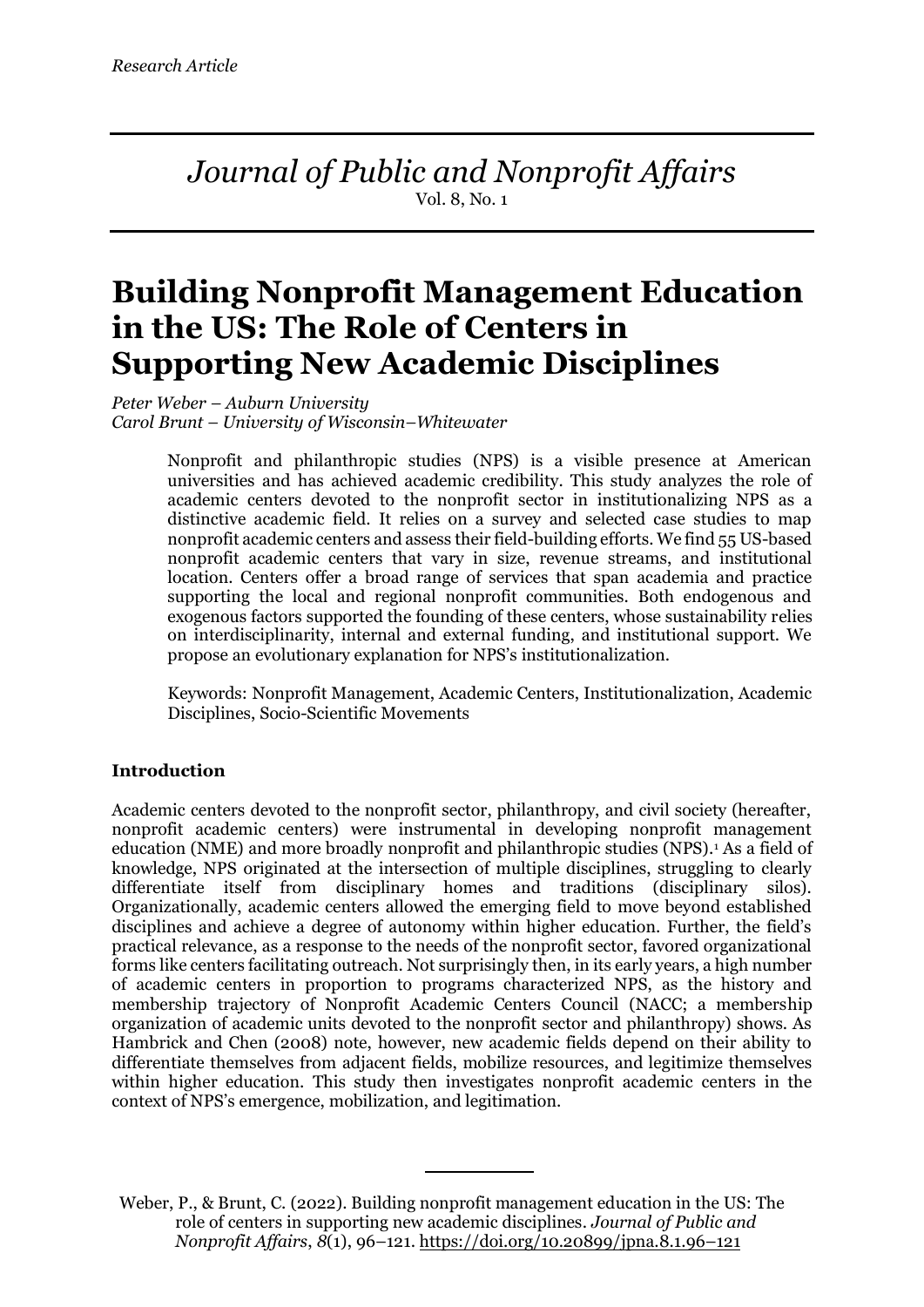# *Journal of Public and Nonprofit Affairs*

Despite nonprofit academic centers' centrality in the history of NPS, most studies fail to clearly distinguish between academic centers and academic programs (Weber & Brunt, 2021). Here we focus exclusively on academic centers, which we differentiate from degree-granting academic programs and non-degree granting academic programs. We define nonprofit academic centers as academic units outside faculty governance involved in a combination of research, outreach, and teaching activities (Weber & Brunt, 2021). By contrast, academic programs are based in departments and can be either degree granting programs (masters programs at the graduate level, or undergraduate majors awarding a BA or BS) or non-degree granting programs (a combination of courses, typically at least three, forming a graduate or undergraduate certificate, specialization, concentration, or—at the undergraduate level academic minor). The focus on academic centers is relevant to scholars of NPS and current directors of academic centers, as centers differ significantly from academic programs in terms of governance, structures, and activities, with specific managerial tasks and responsibilities for center directors as compared to academic program directors and department chairs.

Relying on a survey and case studies, the study has a three-fold purpose. First, it maps the size and scope of nonprofit academic centers. In the first systematic national mapping effort beyond the membership of the NACC, we find 55 nonprofit academic centers serving both the nonprofit community and traditional university students. Second, we assess the centers' contributions to NPS. Survey responses and case studies indicate how interdisciplinarity, internal and external funding, and institutional support interact against the broader background of a nationwide field-building momentum. Lastly, we show that nonprofit academic centers enhance NPS's academic credibility by maintaining active connections with the field of practice.

Drawing on the theoretical framework of socio-intellectual movements (SIMs) (Frickel & Gross, 2005; Hambrick & Chen, 2008), we argue that nonprofit academic centers support NPS institutionalization. New SIMs emerge when scholars and/or practitioners are dissatisfied with practices or expectations in a field or set of fields, structural conditions ensure access to key resources (employment, intellectual prestige, and organizational resources) and to micromobilization contexts (conferences, research retreats, and academic departments), and there is a developing intellectual identity (Frickel & Gross, 2005). Against the background of macro and micro trends, nonprofit academic centers aid the field's differentiation and mobilization of resources as units outside traditional academic structures. We distinguish between academic credibility and broader disciplinary legitimization whereby the incorporation of nonprofit academic centers into traditional academic structures highlights NPS's growing academic credibility while potentially signaling a loss of institutional autonomy.

Accordingly, the article is structured as follows. First, we apply the evolutionary theory of socio-intellectual movements to NPS, further distinguishing between legitimization and academic credibility. It contextualizes the emergence of NPS in macro and micro trends, pointing to nonprofit academic centers' roles in these processes. Next, the study's methodology is detailed. The lack of a comprehensive list of US nonprofit academic centers complicates sample identification. Combining survey research and case studies we broaden the analysis beyond existing centers to incorporate organizations that either changed institutional form or faltered. In describing nonprofit academic centers, the study explores factors contributing to center growth, and proposes an evolutionary explanation of NPS.

# **Literature Review**

# *An Evolutionary Theory of Academic Institutionalization*

We rely on the theoretical framework of socio-intellectual movements (SIMs), as developed by Frickel and Gross (2005) and Hambrick and Chen (2008) to map the development of NPS.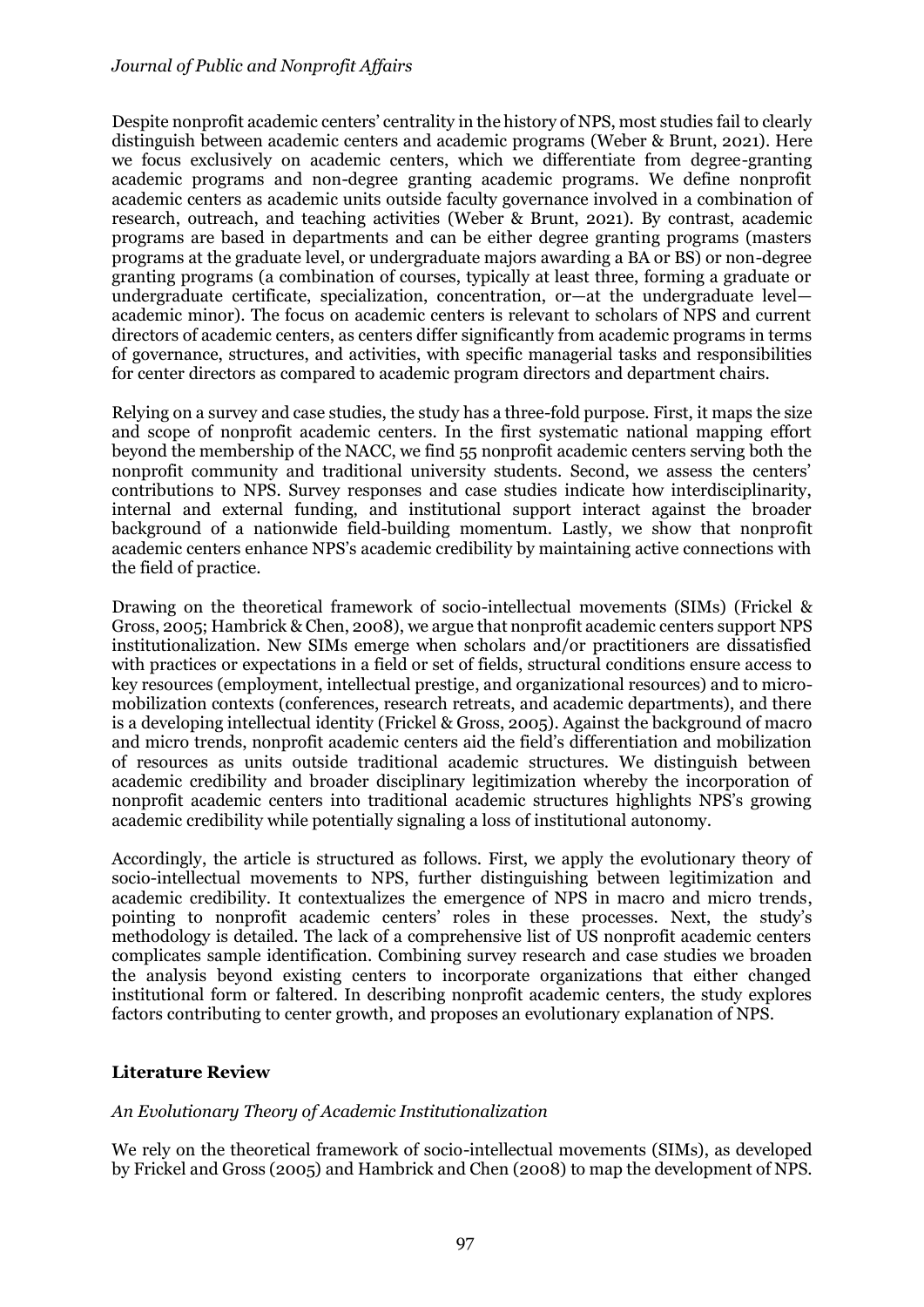New scientific fields emerge when informal communities of scholars become established within higher education and formalize new academic disciplines. SIMs are "collective efforts to pursue research programs or projects for thought in the face of resistance from others in the scientific or intellectual community" (Frickel & Gross, 2005, p. 206). New academic fields evolve and gain institutional stability through the three interrelated stages of differentiation, mobilization, and legitimization (Hambrick & Chen, 2008).

- *Differentiation*. New fields often must overcome resistance from adjacent fields with overlapping areas of inquiry that compete over the same pool of resources. A new field not only needs to differentiate itself but also avoid being perceived as a threat, positioning itself instead at the intersection of multiple adjacent fields (Hambrick & Chen, 2008, pp. 35– 36). This process points to the slowness of academic innovations, with new disciplines struggling to create an independent identity, separate from related fields employing similar conceptual frameworks.
- *Mobilization*. The long-term success of new disciplines also depends on the effective mobilization of resources. Political opportunity, shared interests, and social infrastructure determine the effectiveness of mobilization (Hambrick & Chen, 2008, pp. 36–37).
- *Legitimacy*. New fields' legitimacy reflects both practical relevance and external forces (cultural, environmental, and political). New disciplines rely on either persuasion or emulation to legitimize themselves to potential members, allies, and resource providers (Hambrick & Chen, 2008, pp. 37–38). Practical relevance in meeting social needs contributes to field legitimacy (Hambrick & Chen, 2008).

# *Differentiation*

NPS evolved in the context of broader trends in higher education in the USA. O'Neill (2005) and Young (1999) embed NPS within American higher education trends toward management education, carving out a space for specialized 'nonprofit' management next to the more traditional management programs focusing on private and public organizations. This development occurred 'against the larger background of US universities increasingly offering professional education (O'Neill, 2005). Management education and business schools responded to the practical needs of large corporations and industrial conglomerates in the late nineteenth century (Engwall & Zamagni, 1998; Wren & Van Fleet, 1983). Likewise, in the midtwentieth century, as a field of study, public administration responded to the need for more and better government interventions in the wake of industrialization, urbanization, and population growth (Ingraham & Zuck, 1996; Raadschelders, 2011). Both business education and public administration reacted to practical needs, striving to build disciplinary autonomy within the broader focus on management and administrative sciences.

Tensions over disciplinary boundaries and autonomy characterized the development of business, public administration, and NPS. Public administration's trajectory foreshadows the identity questions facing NPS. While the growing administrative needs of the rapidly expanding federal government in 1920s and 1930s legitimized public administration as separate from both general business/management education and political sciences, lack of program identity moved PA to a subfield of political sciences in the 1940s and 1950s, a status that being located in departments of political science reenforced (Bowman & Thompson, 2013; Ingraham & Zuck, 1996; Raadschelders, 2011). In the 1950s, particularly in business schools, the founding of the *Administrative Science Quarterly* supported the notion that all administration was administration with no need to distinguish between private, public, and nonprofit administration (Bowman & Thompson, 2013; Henry, 1975). Beginning in the 1970s, public administration institutionalized with an intellectual focus on organization theory, management science, and the public interest, establishing separate schools of public affairs and separate departments of public administration (Ingraham & Zuck, 1996). Concurrently, NPS emerged against the background of these disciplinary debates in administrative science and a rapidly transforming nonprofit sector.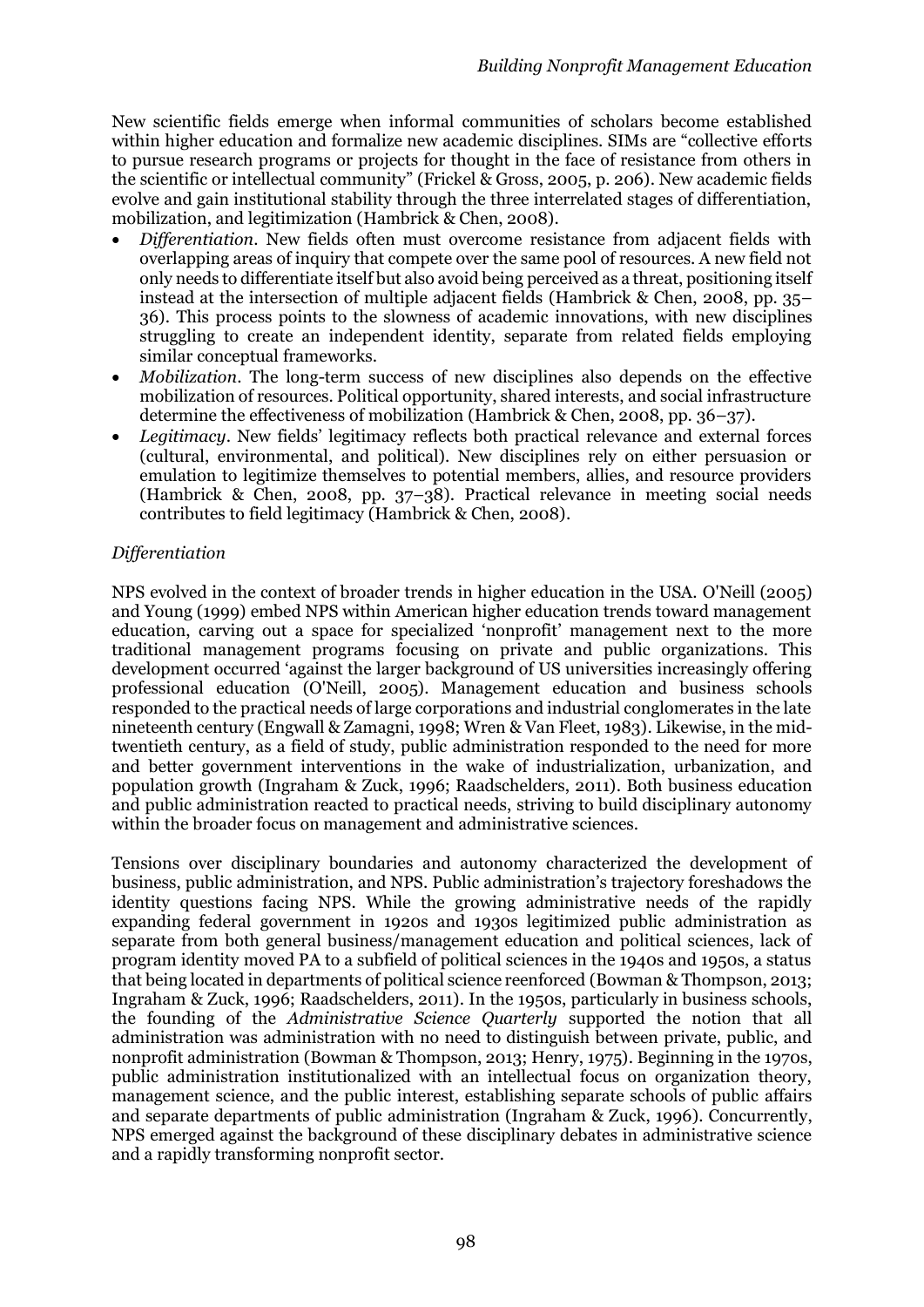# *Journal of Public and Nonprofit Affairs*

NPS differentiated at the intersection of public, nonprofit, and business management. Most nonprofit courses are offered in Colleges of Arts and Sciences and Schools of Public and Environment Affairs, with 17% based at business schools or schools of business and public administration (Mirabella et al., 2019). Institutional location influences curricular choices as, for instance, the balance between outside and inside function and boundary spanning courses varies across degrees (Mirabella & Wish, 2000). Next to public administration and business, liberal arts and social work are common institutional locations for nonprofit studies, reflecting the interdisciplinarity and multipolarity of the field (Mirabella et al., 2019). More foundationally, however, NPS's location influences the field's identity, as the study of NPOs is subordinated to the specific field of the hosting academic structure (Young, 2001).

In the early and mid-1980s, both academics and practitioners greeted the first NPS programs with some skepticism, questioning the distinctiveness of "nonprofit" management (Hall, 1992, p. 417), thus spurring discussion on whether NPS should be placed in business schools, public affairs/administration schools, or independent academic structures (Young, 1999). More recently, the deregulation of government in social services increased nonprofit management's relevance to public affairs curricula, supporting the integration of nonprofit studies content into public administration programs (Saidel & Smith, 2015), and challenging the autonomy of NPS while signaling its acceptance as a subject of study.

# *Mobilization*

Responding to the nonprofit sector's structural transformations and policy challenges, NPS emerged with a strong practical relevance. Since the 1960s, with the Great Society and War on Poverty programs, federal and state governments rely on nonprofit organizations to deliver basic social welfare services, and the nonprofit sector depends on grants and contracts as major revenue sources (Grønbjerg, 2001; Salamon, 1987). Welfare spending shifts in the 1980s under the Reagan Administration changed the relationship between government and nonprofit sector, forcing the latter to seek alternative funding sources, increase efficiency, and emphasize professional management (Salamon, 1993). Pressures for both effectiveness and accountability accompanying government grants and contracts pushed for increased professionalization of nonprofit management (Smith & Lipsky, 1993) as efficiency forced nonprofits to do more with less due to funding declines under the Reagan Administration (Young & Salamon, 2002). The emergence of NPS responded to the call for better managed nonprofit organizations, as professionalization became increasingly relevant for procuring government grants and contracts (Suárez, 2011).

The nonprofit sector's transformation and the general trends toward management education within higher education strengthened the mobilization of an interdisciplinary community of scholars. While professional education for managers of youth agencies can be traced back to trainings by the YMCA in the 1910s and the founding of the American Humanics in 1948 (Ashcraft, 2001; Lee, 2010), the creation of the Independent Sector and the Association of Voluntary Action Scholars (AVAS; the predecessor of ARNOVA) in the 1970s provided a common ground for scholars broadly interested in voluntary action, philanthropy, and nonprofit sector (Hall, 1992; Smith, 2003). The field's infrastructure grew rapidly over the following three decades with the growth of professional associations, conferences, and symposia providing micro socializing opportunities, academic journals and books contributing to the knowledge infrastructure, and academic opportunities for faculty as tenure track positions, endowed chairs, and teaching (Hall, 1993; O'Neill, 2005; Smith, 2013). As a result, universities adopted an incremental approach to developing academic majors in the field (Weber & Brunt, 2020).

During the 1980s, the environment within which nonprofit organizations operated changed significantly, requiring new nonprofit management and leadership competencies. In response, academia, nonprofit sector, and philanthropy worked together to increase the nonprofit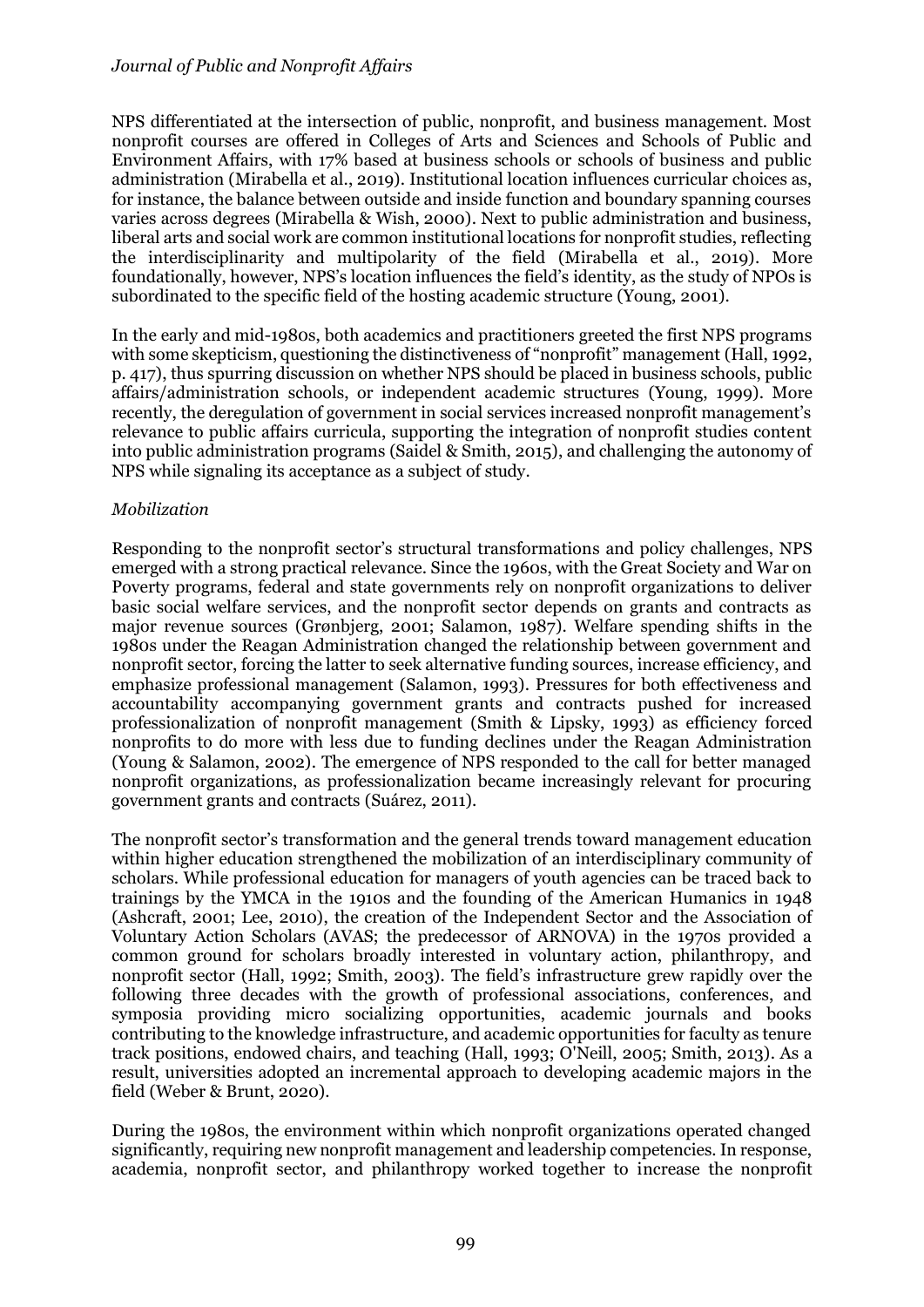sector's capacity (Backer, 2001). Foundations identified key actors able to influence systemic changes, including philanthropy-focused organizations, nonprofit-focused organizations and associations, and multi-sector infrastructure organizations (Foundation Center, 2018). Various foundation initiatives identified academic programs and centers as strategic nodes to create a more professional, effective, and diverse social sector (Poscio, 2003). In pursuing this overarching goal, foundations supported the professionalization of practice and (academic) knowledge production through the creation of academic centers.

# *Legitimization and Academic Credibility*

NPS is a very diverse field, populated by in-house trainings, nonprofit management organizations, consulting, and academic programs. Academic programs are important, however, because they drive the formalization and professionalization of the field of study (Young, 1999). The Nonprofit Management Education project at Seton Hall University maps course offerings, institutional and geographical location, and curriculum content. According to the most recent data, between 1996 and 2016, universities offering graduate nonprofit courses increased by 95% and undergraduate nonprofit courses increased by 127%, with now 651 programs offering courses in NPS at 339 academic institutions (Mirabella et al., 2019). This growth signals NPS's increasing recognition within US higher education as a field of study and object of scientific research.

Nonprofit programs' increased presence signals the field's acceptance within traditional academic disciplines. The new accreditation systems testify to the search for legitimacy for the emergent field. NACC developed an accreditation system for standalone nonprofit programs, accrediting a first cohort of programs in the summer of 2019. Likewise, the Network of Schools of Public Policy, Affairs, and Administration (NASPAA) developed accreditation standards in nonprofit for schools in its network. However, these efforts are not without criticism. While NACC's accreditation process aims to signal the value and quality of stand-alone nonprofit education programs in a context of proliferation of courses on nonprofits and philanthropy in name only (Hale & Irvin, 2017), this push for common standards risks limiting a field that made diversity and innovativeness one of its strongest assets (Mirabella & Eikenberry, 2017).

While NPS's legitimacy is strongly rooted in the field's practical relevance, recent studies evaluating NPS scholarship and dissertation describe a narrowing of the field. NPS addressed—like earlier business management and public administration—practical needs, yet its practical orientation undermined its legitimacy within higher education from the perspective of traditional and established disciplines. The evolution of nonprofit studies scholarship and the adoption of a terminology of performance and measurement reflects a search of legitimacy of the field within institutions of higher education (Marberg et al., 2019; Shier & Handy, 2014, p. 826). Paradoxically, the search for academic legitimacy (or credibility) influenced a widening of the scholar-practitioner gap, reinforcing the perception of a superiority of academia over practice (Taylor et al., 2018).

In the institutionalization process, we differentiate between legitimization as separate academic discipline and academic credibility. Academic credibility refers to the ability of a field of enquiry to meet the expectations of faculty and adjacent disciplines (Larson & Long, 2000). The case of NPS exemplifies this distinction as scholars-advocates emphasize notions of 'nonprofit first,' advocating for an independent and separate discipline with its own institutional structures (Mendel, 2017; Young, 1999). Alternative approaches recognize nonprofit organizations, philanthropy, and volunteerism as legitimate topics of scientific enquiry but view the integration of nonprofit management content into public administration programs as an ideal outcome (Salamon, 1998). The parallel accreditation processes by NACC and NASPAA reflect the distinction between legitimization and academic credibility.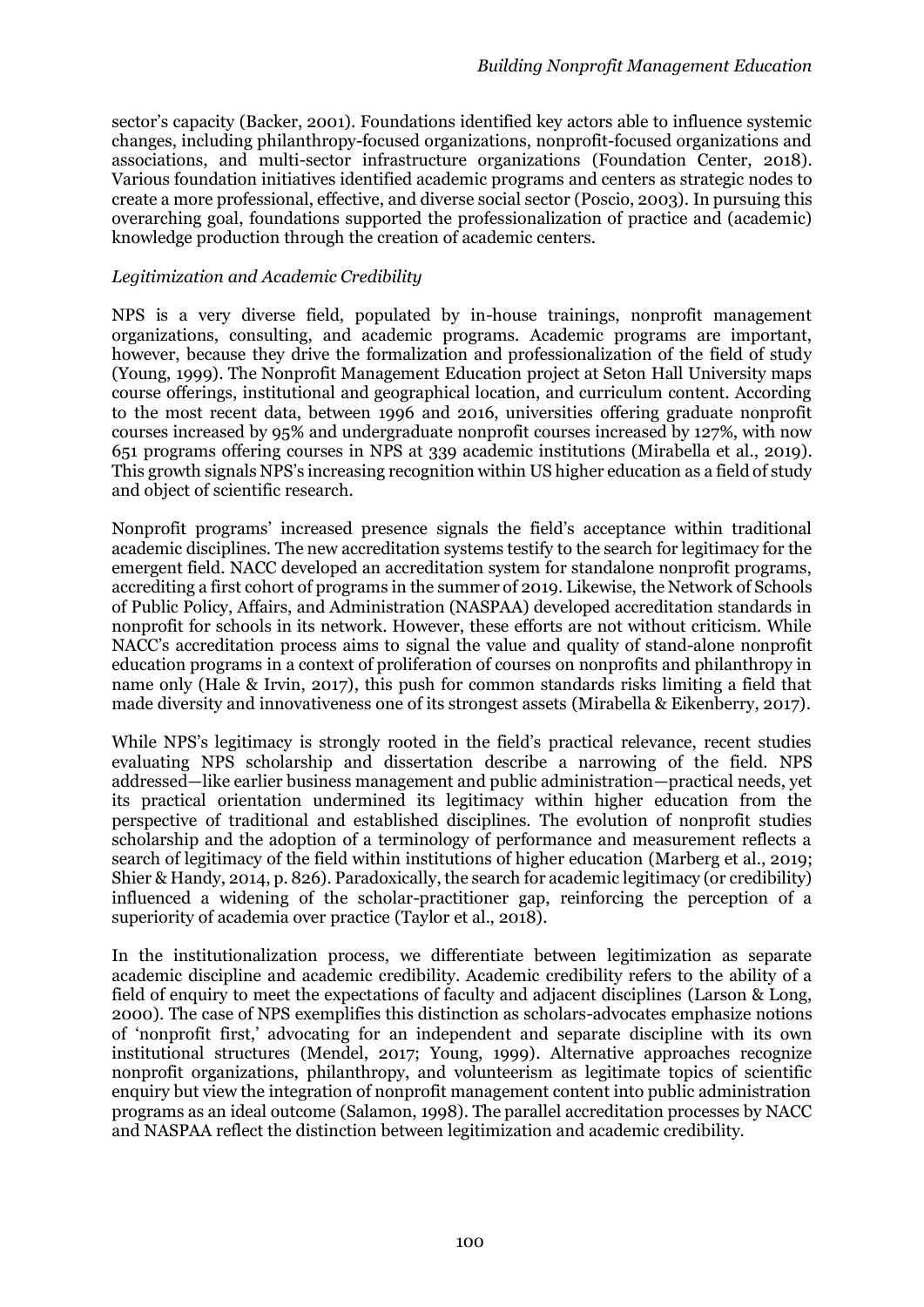A conceptual broadening paralleled the process of institutionalization, reflecting both the field's diverse origins and its increased legitimacy. In the phases of differentiation and mobilization, nonprofit management emerged at the intersection of business management and public administration, responding to the need for a better managed nonprofit sector (a clear focus of funding initiatives of US philanthropic foundations in the 1980s and 1990s). Many of the early academic programs were at the graduate level with a clear focus on, as the W. K. Kellogg Foundation framed it, "building bridges" between practice and academia. At the same time, however, a broader framing of the field, beyond management, emerged, often at the undergraduate level with a focus on forming a civically engaged citizenry rather than nonprofit managers. These programs can in most cases be traced back to the network of American Humanics (later Nonprofit Leadership Alliance, NLA) (Dolch et al., 2007). Burlingame (2009) most clearly articulates this broader approach, positioning nonprofit and philanthropic studies in the liberal arts emphasizing the multiplicity of perspectives needed to fully understand philanthropic dynamics. The parallel and at times overlapping use of nonprofit management education and nonprofit studies (or nonprofit and philanthropic studies) reflects the multiple origins of the field. The trajectory of nonprofit academic centers is emblematic, as the incorporation of centers in traditional academic structures (schools, colleges, and departments) reflects a loss of independence and an institutionalization process (Mirabella et al., 2019; Young, 1998).

# *Academic Centers and Institutes*

The tension between isomorphic tendencies and change characterizes higher education. Higher education recognizes universities as "broadly accessible, socially useful, and organizationally flexible" institutions (Meyer et al., 2007, p. 35) that hold societal responsibilities to utilize their flexibility to provide a variety of programming (Gumport, 2000). In this context of both isomorphism and change emerges a distinct role for academic centers. In the second half of the twentieth century, academic centers broke the rigidity of disciplinary departments allowing academic institutions to partner with outside funders and focus on more germane knowledge (Geiger, 1990; Sá, 2008). For these same reasons, they became ideal units to support new scientific fields facing resistance from established academic structures (Clausen et al., 2012, pp. 1249–1250). As nonprofit studies education grew, and academia retained a research focus, centers provided a venue through which to address community needs through service-learning projects and program-community partnerships (Weber & Brunt, 2021).

We define academic centers in terms of governance, structure, and activities. In terms of governance, centers are typically located outside departmental structures, with direct reporting lines to deans or provost, and are therefore positioned outside faculty governance structures. As a result, they are more hierarchical than the typical horizontal governance structure of departments emphasizing faculty collegiality. In terms of structure, centers vary, but except for so-called 'shadow centers' (Mallon, 2004), they have physical space and some administrative support facilitating collaborative and interdisciplinary research and outreach. In terms of activities, the independence at the levels of governance frees centers from the departmental constraints often imposed by disciplinary silos, favoring a responsiveness to outside stakeholders (industry partners, funders, etc.) and both a willingness and ability to explore new research areas. Consistent with the literature, we use institute and center interchangeably to facilitate both analysis and discussion of findings.

In the wake of the 1986 San Francisco Nonprofit Management Education Conference, two reports published by Independent Sector identified 19 nonprofit academic centers in 1988 and 24 in 1991 (Crowder & Hodgkinson, 1991; Hodgkinson, 1988). As Mirabella and Renz (2001) note, the development of these centers paralleled and overlapped a growing understanding in US academia of the concept of service to their communities at a time of government deregulation and changes in higher education.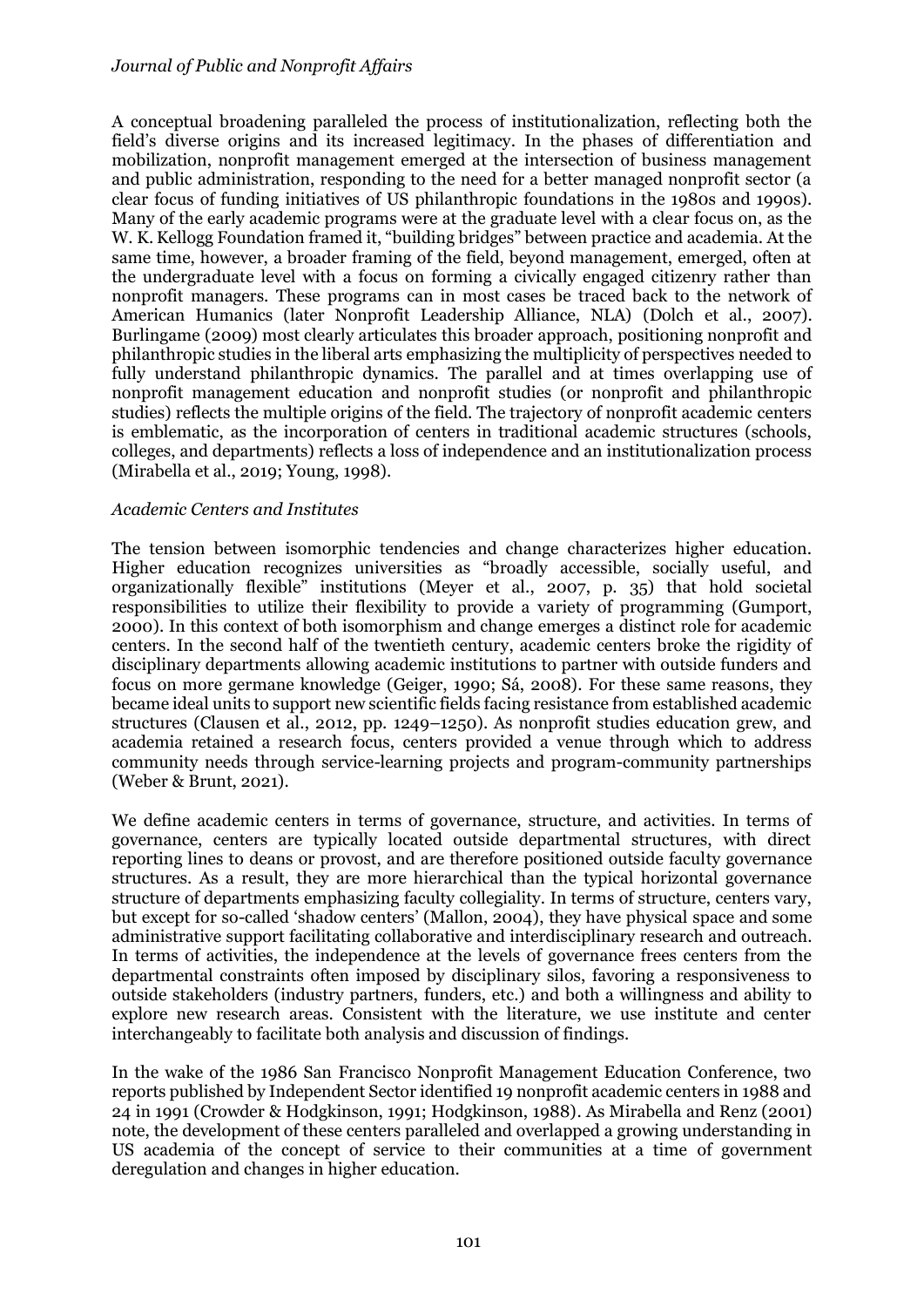The growing number of nonprofit academic centers served as an input for informal gatherings of nonprofit academic centers directors, convened by Michael O'Neil and Dennis Young, in the context of Independent Sector's annual conferences (Rooney & Burlingame, 2020). The Nonprofit Academic Centers Council (NACC) emerged from these informal gatherings in 1991, thereby capturing the field-building impetus of this generation of academic entrepreneurs (Ashcraft, 2015; Mendel, 2015; Rooney & Burlingame, 2020). Data on NACC membership shows a growth from 43 in June 2006 (Young & Chapman, 2006) to 54 as of June 2019. This data, however, hides a change in composition, as a growing number of NACC members are academic programs rather than centers, with 21 out of 54 identifying as center or institute in 2019 against the 34 out of 43 in 2006 (Weber & Brunt, 2021). Indeed, much of the available research on NACC members fails to distinguish between academic programs and academic centers (as the most recent example, see Lough, 2021). These two very different organizational forms pose different managerial challenges to the leaders of these units, and research on academic centers emphasizes questions of sustainability while research including academic programs is more oriented toward academic programs and mission, curriculum, student recruitment, etc. (this difference emerges in the articles published under the Program Administration and Development section of the *Journal of Nonprofit Education and Leadership*, which includes both essays focused on academic programs and academic centers).

Research on nonprofit academic centers typically explores financial sustainability and activities, without fully focusing on centers' roles in institutionalizing NPS. Scholars and practitioners engaged in the building of NPS described the diversity of centers (Young & Chapman, 2006) and analyzed factors supporting the long-term success of the field's infrastructure organizations, pointing to the crucial intersection of financial sustainability and academic credibility (Larson & Long, 2000; Rooney & Burlingame, 2020; Weber & Brunt, 2021). While initially disconnected from the more practice-oriented management support organizations providing technical assistance to the nonprofit sector (Smith, 1997), centers today successfully bridge the practice-academia divide, true to their nature of boundary spanning institutions (Prentice & Brudney, 2018), although still maintaining strong and diverse research foci (Sommerfeld & Austin, 2014). In this growing literature, only Weber and Brunt (2021) explicitly address the institutionalization question, concluding that institutional location and disciplinary orientation suggest a greater legitimacy and differentiation of the field. Here, we build on this work to expand the analysis beyond NACC members to map the size and scope of nonprofit academic centers and their contribution in NPS's institutionalization.

# **Methods**

This study contributes to the literature on NPS. First, it maps the size and scope of nonprofit academic centers. Second, it evaluates NPS's institutionalization. The study relies on a survey of centers and case studies of centers that either faltered or changed institutional form. As discussed in the literature review, the study focuses on academic centers as organizational units that are clearly distinguished from today's more common academic programs. As a result, we purposefully exclude some of the largest nonprofit management programs such as Indiana University's School of Public and Environmental Affairs and Syracuse University's Maxwell School of Citizenship and Public Affairs.

We developed a list of US-based nonprofit academic centers. We included organizations that self-identify as centers or institutes, are explicitly devoted to the nonprofit sector (the inclusion of 'nonprofit,' 'philanthropy,' or 'giving' in the organization's name typically signals this programmatic orientation), are based in the United States, and were active in 2019 (that is, offered some sort of programing as reported on their website). The list of academic centers was built in three steps: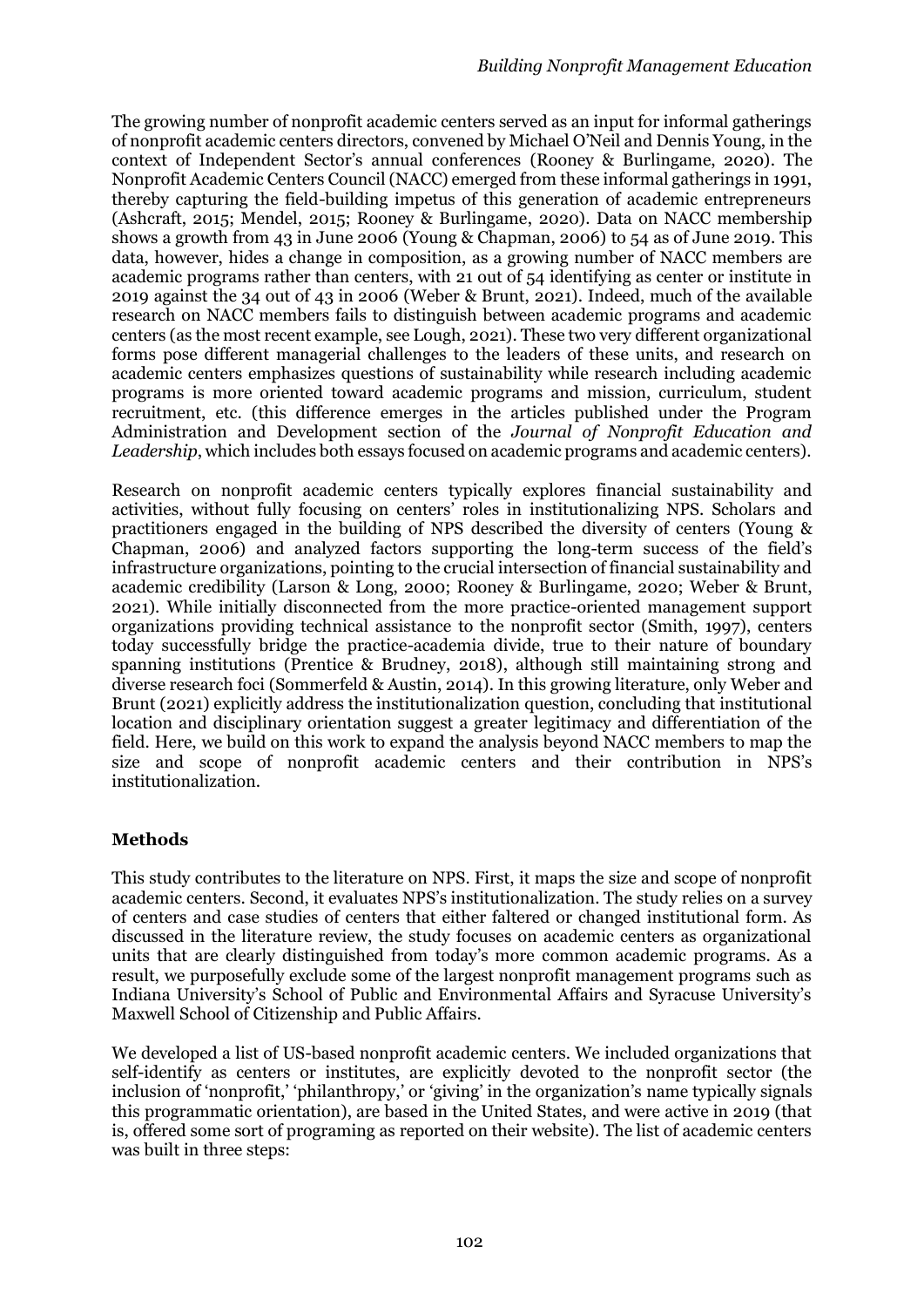- 1. We identified nonprofit academic centers from the institutional members of NACC, ARNOVA, the International Society for Third Sector Research (ISTR), and NASPAA. Most centers at this stage were found among the 54 NACC members (as of 2019), with 21 respondents identifying as a center or institute. Most institutional members of NASPAA, ARNOVA, and ISTR are academic programs, and the few exceptions were either NACC members (so already in our list) or not-US based centers (so outside our scope).
- 2. We expanded the initial list in consultation with well-known scholars in the field. Informants identified organizations that had a narrower focus, serving particular communities or specializing in subfields. We identified 51 nonprofit academic centers through steps 1 and 2.
- 3. The survey included a question (question 22) asking respondents to identify comparable organizations. We added four organizations to our initial sample through this snowball approach.

The output of this process is the first comprehensive list of nonprofit centers. As there are no comparable lists (except for NACC membership files), we are unable to fully verify if we failed to include additional centers.

The survey was completed between January 27, 2020, and March 17, 2020. We surveyed 55 nonprofit academic centers of which 25 currently are NACC members (see Appendix A),<sup>2</sup> and received 31 responses, for a response rate of 56.3%. The survey collected information on the size and scope of nonprofit academic centers, as well as on factors supporting or challenging their development. The survey asked 22 questions in a combination of open-ended questions, yes/no questions, and ranking statements. We adapted the survey questions from Clausen et al. (2012) and Young and Chapman (2006).<sup>3</sup> We ended the survey in March 2020 once the COVID-19 pandemic's impact on nonprofit organizations and academic centers became clear as we did not want to burden center directors with follow up emails while they were transitioning their programming online amid a global health crisis.

The survey captured organizational information of currently active academic centers, therefore not addressing why some centers changed institutional form or faltered. We interviewed six current and former leaders of prominent centers to supplement information gathered through the survey. The interviews focused on centers' founding, development, and programming, uncovering factors leading to the assimilation of centers into traditional academic structures or the closing of center. Four interviews were conducted via phone and ranged from one to two hours, whereas two were conducted in writing. In addition to the information gathered through interviews, the case studies rely on webpages, published material, and other documents (such as annual reports, NACC archives).

We purposefully selected the cases as the most appropriate for the case studies, as they represent diverse and influential cases (Seawright & Gerring, 2008). These three cases are extreme cases and allow us to gain deeper knowledge about factors affecting changes in organizational form, institutionalization, and integration in regular academic structures (on extreme cases, see Stinchcombe, 2005, pp. 39–41). The Center on Philanthropy (CoP)<sup>4</sup> at Indiana University–Purdue University Indianapolis (IUPUI) and the Mandel Center for Nonprofit Organizations at Case Western Reserve University were chosen for their role in pioneering the field. However, while the Center on Philanthropy (CoP) became the first School of Philanthropy in the USA in 2012, the Mandel Center shut its doors in the same year. By contrast, the Department of Public and Nonprofit Studies at Georgia Southern University, illustrates the shift of an academic center to a department.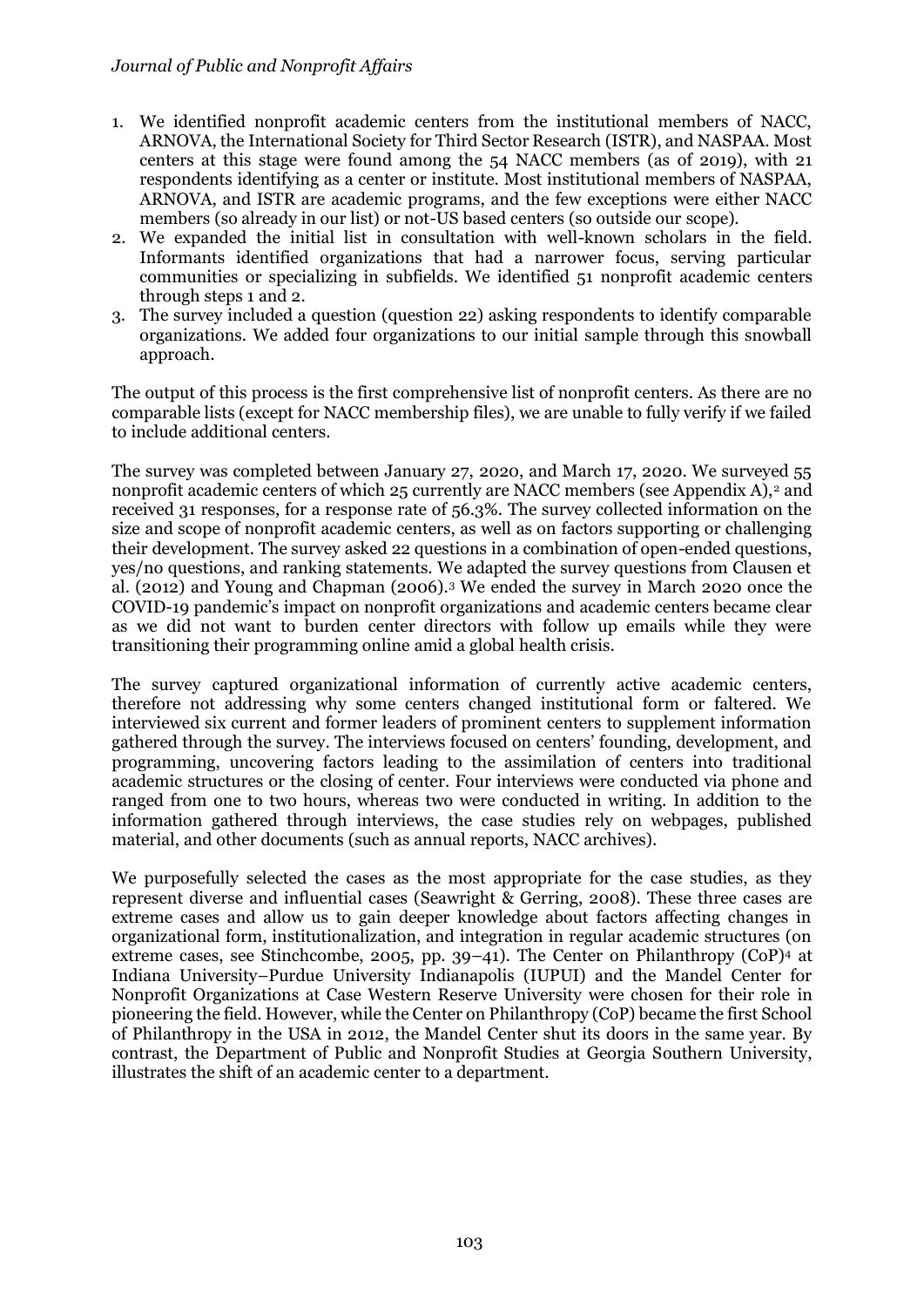| Table 1. Overview of Case Studies by Institutional Stages |  |
|-----------------------------------------------------------|--|
|-----------------------------------------------------------|--|

|                 | CoP at IUPUI                                                                                                                                                                                                                                                                                                                                                                                                                                                                                                                           | Mandel Center at CWRU                                                                                                                                                                                                                                                                                                                                                                                                                                                                                                                                                                             | Department of Public and Nonprofit Studies                                                                                                                                                                                                                                                                                                                                                                                                                                                                     |
|-----------------|----------------------------------------------------------------------------------------------------------------------------------------------------------------------------------------------------------------------------------------------------------------------------------------------------------------------------------------------------------------------------------------------------------------------------------------------------------------------------------------------------------------------------------------|---------------------------------------------------------------------------------------------------------------------------------------------------------------------------------------------------------------------------------------------------------------------------------------------------------------------------------------------------------------------------------------------------------------------------------------------------------------------------------------------------------------------------------------------------------------------------------------------------|----------------------------------------------------------------------------------------------------------------------------------------------------------------------------------------------------------------------------------------------------------------------------------------------------------------------------------------------------------------------------------------------------------------------------------------------------------------------------------------------------------------|
| Differentiation | Recognizing<br>the<br>need<br>for<br>professionalization in nonprofit practice,<br>entrepreneurial faculty and administrators<br>led the CoP's development around the clear<br>niche identity of philanthropic studies,<br>rooted in the liberal arts, to differentiate<br>from the common NME.                                                                                                                                                                                                                                        | The impetus of the center came from an outside<br>donor, Morton Mandel, and the initiative of<br>university administrators to take advantage of an<br>external funding opportunity. The newly formed<br>center and its academic programs formed around<br>the broader concept of "nonprofit studies" to<br>differentiate from "management," claimed by the<br>business school.                                                                                                                                                                                                                    | at Georgia Southern University<br>The evolution of the MPA program from a<br>program within a department to institute and<br>then to stand-alone department was guided by<br>the lead faculty member, seeking to carve out a<br>space of autonomy and secure resources for the<br>public and nonprofit affairs program within<br>the broader department of political science.                                                                                                                                  |
| Mobilization    | The<br>CoP<br>brought<br>together<br>a<br>multidisciplinary<br>faculty<br>group<br>investigating philanthropy from a variety of<br>disciplinary angles. The Lilly Endowment,<br>Inc. supported the CoP with \$87 million in<br>its first 20 years of existence, and CoP<br>leadership pursued an endowment-<br>building strategy to isolate the CoP from<br>leadership and administrative changes at<br>the university level.                                                                                                          | The center was interdisciplinary in nature being<br>placed under the control of three and later fours<br>schools. While this interdisciplinarity allowed to<br>leverage the support and participation of a<br>multidisciplinary faculty, conflicts over control<br>and funding among the participating colleges<br>undermined the center's sustainability. The<br>Mandel Foundation supported the center through<br>regular, annual grants, but the Mandel<br>Foundation's centrality crowded out other<br>(Cleveland<br>supporters<br>Foundation,<br>Gund<br>Foundation, and Sohio Corporation). | The original MPA program struggled to gain<br>program resources within a multi-disciplinary<br>department dominated by Political Science.<br>Challenges facing the MPA program included<br>building a strong faculty nucleus and program<br>governance, and accessing program resources.<br>With limited support from university<br>administrators and the department to allow for<br>greater autonomy, the MPA program began<br>efforts to move the program and create a new<br>Institute within the college. |
| Legitimization  | CoP leadership viewed the legitimizing of a<br>new field within academia and overcoming<br>faculty's resistance to new fields as a key<br>challenge. In 2012, the Center on<br>Philanthropy became the first School of<br>Philanthropy (SoP) in the United States.<br>CoP leadership viewed the establishment of<br>the school as a statement, testifying to the<br>importance of the emerging field. IU's SoP<br>significant<br>endowments<br>support<br>by<br>provided strong symbolic power and<br>leverage in university settings. | The Mandel Center's initial growth and success is<br>linked to its ability to place itself amid the field's<br>growth, playing a leadership role in field-building<br>efforts. Lack of engagement on the part of the<br>university throughout its history explains its<br>unwillingness to continue supporting the center<br>when foundation funding in the form of annual<br>contributions stopped. Over the years, CWRU<br>never made major investments in the Mandel<br>Center, besides Mandel's funds and standard<br>items such as faculty time.                                             | A university-wide restructuring following the<br>consolidation of Georgia Southern University<br>with Armstrong State University in January<br>2018 created a favorable environment for a<br>new institutional evolution. The successful<br>NASPAA accreditation following the review in<br>2016/17 also contributed to the department's<br>success as it provided peer-recognition of its<br>graduate program.                                                                                                |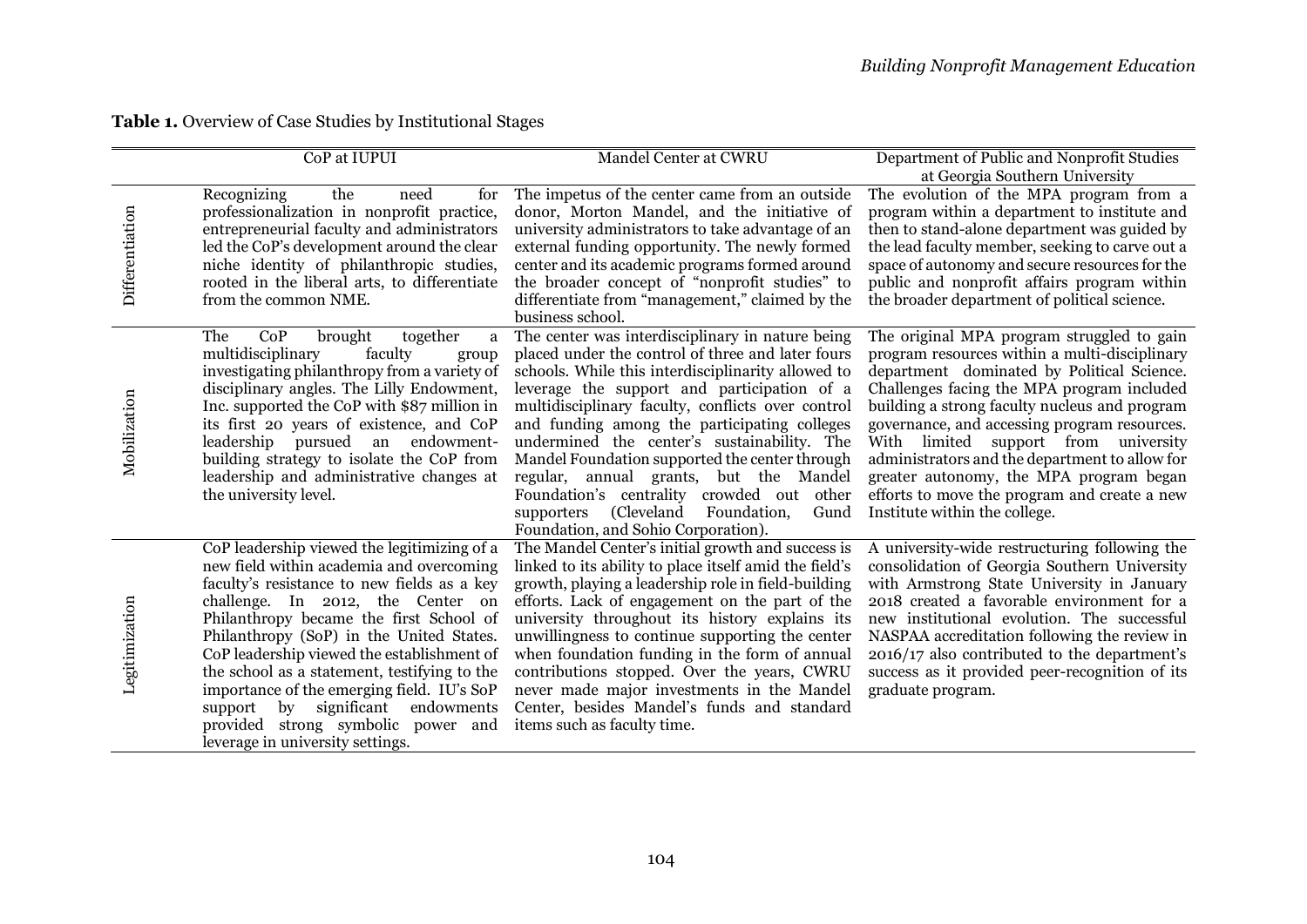# **Results**

#### *Case Studies Overview*

Table 1 summarizes the three case studies complementing the survey. Two cases analyze nonprofit academic centers, the Center on Philanthropy (CoP) at Indiana University–Purdue University Indianapolis (IUPUI) and the Mandel Center for Nonprofit Organizations at Case Western Reserve University, that played a crucial role in the development of the NME field. By contrast, the Department of Public and Nonprofit Studies at Georgia Southern University, serves as a study of how an academic center evolved into a department. The case studies identify similar issues captured in the survey, focusing on the role of academic entrepreneurs in center founding, range of activities, funding sources, and organizational challenges in development. The information gathered through interviews and review of published material and websites are organized around the three themes identified in the theoretical framework.

The table highlights three major trends in the case studies. First, the demand for professionalization of nonprofit organizations motivated entrepreneurial forces to establish these centers (internal in the case of CoP and Georgia Southern University; external in the case of the Mandel Center). Interdisciplinarity and niche identities were crucial in the early phases in helping the new centers to distinguish themselves either within the discipline (philanthropic studies) or from adjacent disciplines (from management for the Mandel Center and from political science for Georgia Southern University). Second, external funding proved instrumental to centers both in terms of providing legitimacy and essential resources. Endowments created prestige and leverage (CoP), while annual contributions through grants and fees (Mandel Center) did not. Third, field-building aspirations drove the successes and supported the broad legitimacy of centers (CoP and Mandel Center), which could be further supported by external bodies and processes such as accreditation (Georgia Southern University).

# *Basic Characteristics of Academic Centers*

The survey includes questions that capture nonprofit academic centers' basic characteristics. This information describes centers' scientific profile (referring to institutional location, faculty educational background, and disciplinary orientation) and support structure (referring to financial resources), indicating the sponsorship received from host universities.

*Scientific Profile*. Institutional location, staff's educational background, and disciplinary orientation indicate academic centers' diverse scientific profile.

As Table 2 shows, schools of public affairs/policy, of liberal arts/humanities, and of business/management house over half of surveyed centers, with public affairs/policy emerging as the most common institutional location (30%), this rate increases to 36% after manually checking all 55 centers in our list (including those not responding to the survey). Of note, the three institutional locations identified as schools of philanthropy are subunits of the Lilly Family School of Philanthropy (LFSOP). Comparing survey results with NACC membership data in 2019 and 2007 shows a decline of centers located in business schools and a clear centrality of public affairs schools, although NACC members appear more homogeneous than non-NACC members in terms of institutional location. Data on the educational background of center staff (survey question 4) confirms this scientific profile, with respondents identifying philanthropy/nonprofit (mean=2.83), public administration (mean=1.47), and business/management (mean=1.19) as the most common background.

While institutional location and educational background show a certain homogeneity, the field's diversity emerges in the centers' stated substantive focus.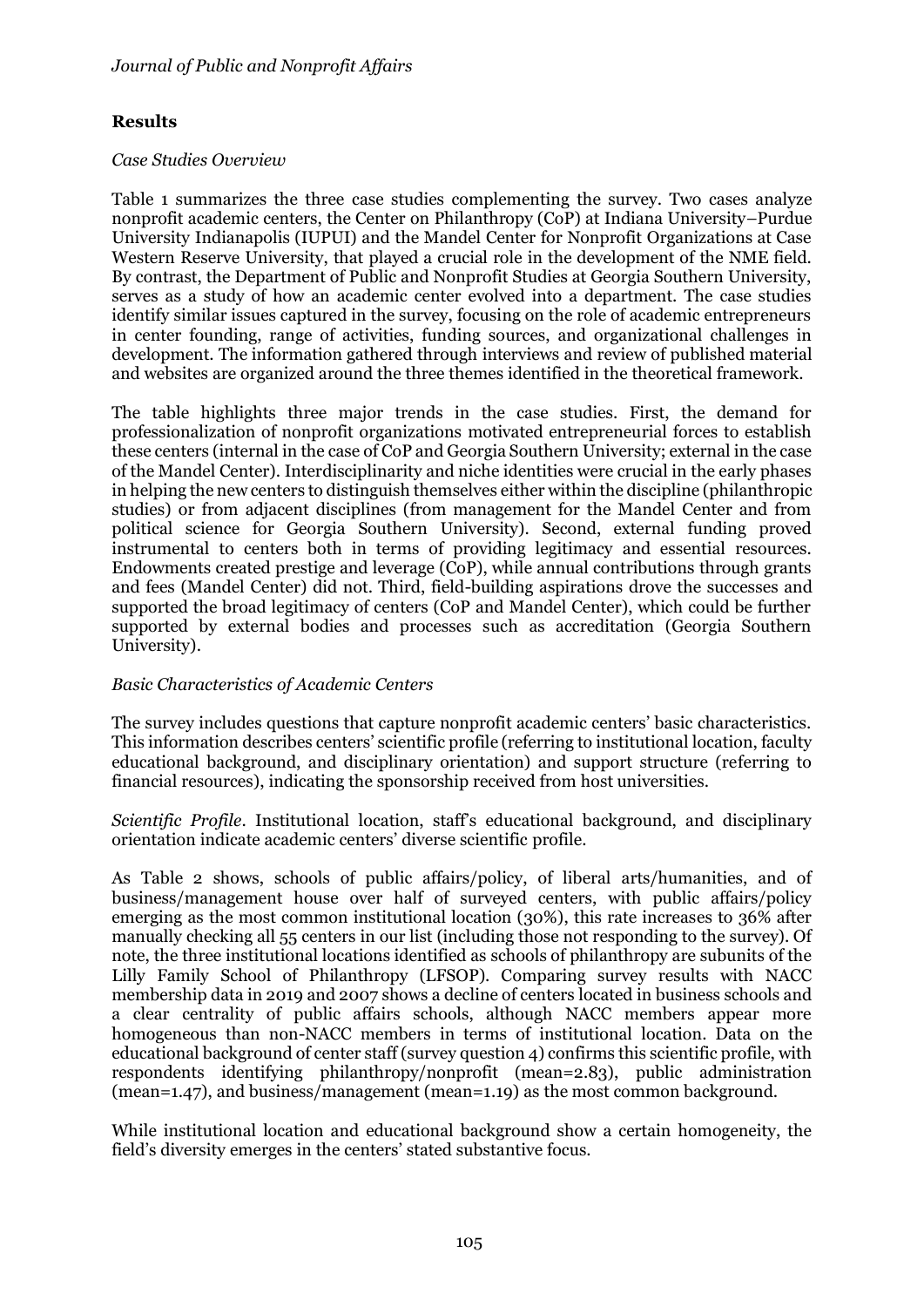|                                                                        |                         |                    | <b>2007 NACC</b>      |
|------------------------------------------------------------------------|-------------------------|--------------------|-----------------------|
|                                                                        |                         | <b>NACC Center</b> | Summary               |
| College/School                                                         | Our survey <sup>3</sup> | 2019               | Report <sup>1,2</sup> |
| Policy/PA/Government                                                   | $9(30\%)$               | 7(44%)             | 25(54%)               |
| Liberal Arts/Humanities                                                | 6(20%)                  | 5(31%)             | 3(6%)                 |
| Business/Management                                                    | 4(13%)                  | 2(12.5%)           | 15(33%)               |
| Philanthropy                                                           | $3(10\%)$               |                    |                       |
| Professional/Continuing Education                                      | $3(10\%)$               |                    |                       |
| Human Sciences/Ecology                                                 | 2(7%)                   |                    |                       |
| Other <sup>4</sup>                                                     | $3(10\%)$               | 2(12.5%)           |                       |
| Law                                                                    |                         |                    | 2(4%)                 |
| Multidisciplinary                                                      |                         |                    | 7(15%)                |
| No affiliation                                                         |                         |                    | 3(6%)                 |
| $\alpha$ $(\mathbf{r} \cdot \mathbf{r} + \mathbf{r} \cdot \mathbf{r})$ |                         |                    |                       |

# **Table 2.** Institutional Location

Source: (Weber & Brunt, 2021)

Notes: 1. Some centers fall under various categories, so the percentages do not add up to 100%. 2. NACC membership does not distinguish between centers and programs. 3. One respondent did not complete this survey question. 4. The 'Other' category includes social work, urban affairs, and leadership and education studies.

#### **Table 3.** Substantive Focus

| ້                                   |                         |
|-------------------------------------|-------------------------|
| Discipline                          | <b>Academic Centers</b> |
| <b>Fundraising and Philanthropy</b> | 8(26%)                  |
| Finance and Management Development  | $3(10\%)$               |
| Civil Society                       | 2(6%)                   |
| Public Policy and Advocacy          | 2(6%)                   |
| <b>Governance Matters</b>           | 1(3%)                   |
| International                       | 1(3%)                   |
| Other                               | 14 (45%)                |

Table 3 shows the broad range of substantive foci, with fundraising and philanthropy emerging as a common focus (26%). However, subunits of the LFSOP again drive the centrality of philanthropy. Noteworthy is that almost half of respondents selected the 'Other' category (45%), which includes a focused interest on gender, diversity, and inclusion in philanthropy. The remaining responses were quite evenly distributed. The table highlights the heterogeneity and the search for disciplinary niches within the broader focus of nonprofit studies. Responses to the open-ended prompt "Please describe what features distinguish your centers from others" (survey question 21) confirm these results. Respondents place centers' operations in the broader field of nonprofit management, identifying various distinguishing features, highlighting the comprehensive focus on research, teaching, and outreach, university structures (e.g., interdisciplinarity and community college), target audience (e.g., women philanthropy, African American giving, and international NGOs), or disciplinary focus (e.g., wealth management and finance).

Interdisciplinarity proves to be a double-edged sword for our case centers. The Mandel Center experienced tensions over access to faculty, disciplinary perspectives (who owns management), and senior faculty (to avoid tenure problems). Likewise, the precursor to the Department of Public and Nonprofit Studies was limited in its ability to acquire scarce resources in a multidisciplinary department and the CoP faced tenure related issues.

# *Support Structure*

A few factors describe the level of support centers receive from universities. Financial resources and funding indicate the center's size, and thus, university's overall support.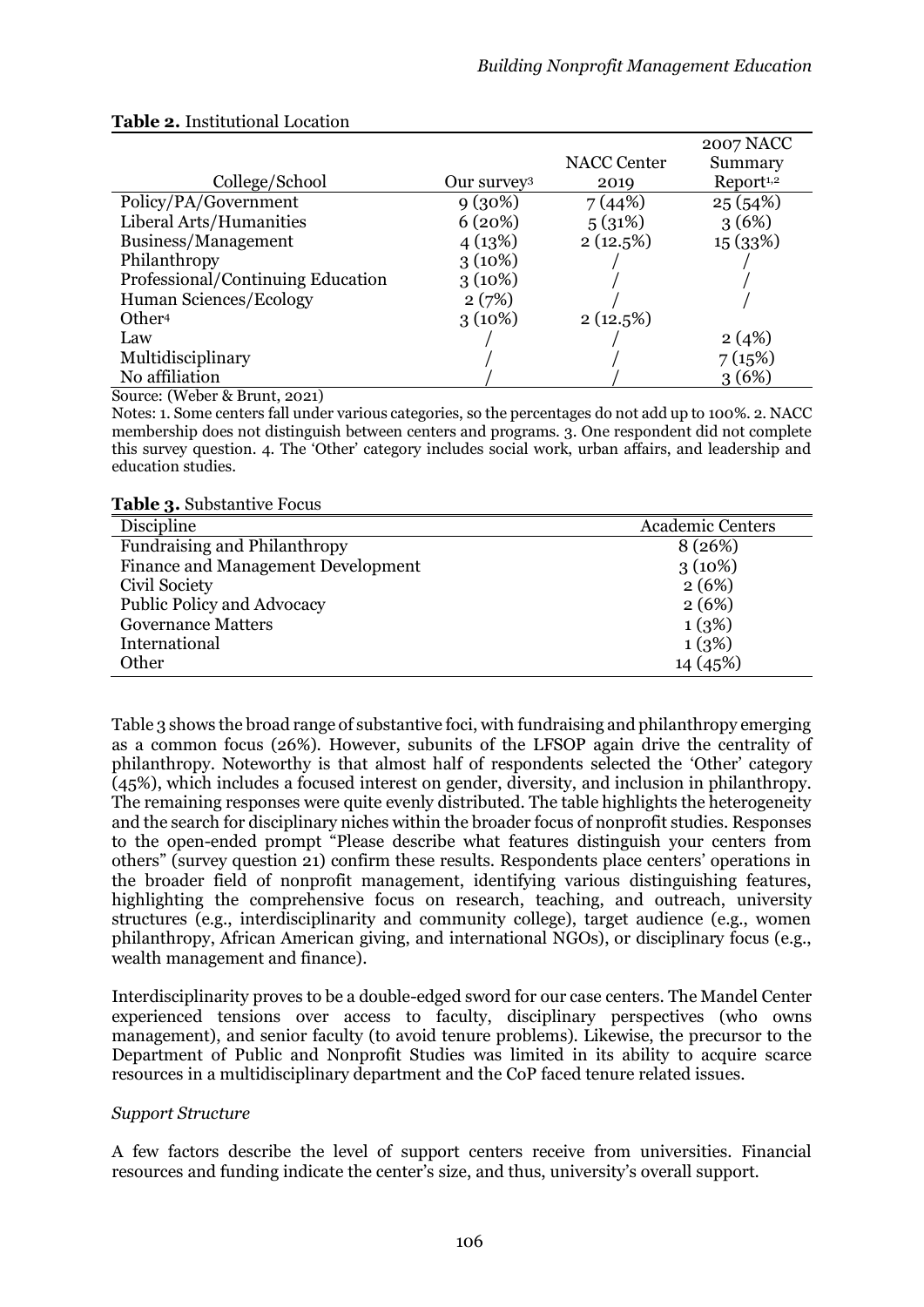# *Journal of Public and Nonprofit Affairs*

| <b>Table 4. Budget Size</b>                                       |                  |
|-------------------------------------------------------------------|------------------|
| Budget Size (in USD)                                              | Academic centers |
| $100,000$                                                         | 9(30%)           |
| $100 - 500,000$                                                   | 11(37%)          |
| 500,000 to 1 million                                              | 6(20%)           |
| $>1$ million                                                      | 4(13%)           |
| Note: N=30; One academic center did not share budget information. |                  |

### **Table 5.** Funding Sources

|                                         |      | $#$ Times | Percentage |
|-----------------------------------------|------|-----------|------------|
| <b>Funding Sources</b>                  | Mean | Ranked    | Ranking    |
| <b>Foundation Grants</b>                | 2.25 | 20        | 65%        |
| University's General Operating Budget   | 2.25 | 18        | 58%        |
| <b>Fees for Service</b>                 | 2.12 | 17        | 55%        |
| <b>Student Tuition and Fees</b>         | 0.74 | 6         | 19%        |
| Government (State or federal) Grants or | 0.39 | 6         | 19%        |
| Contracts                               |      |           |            |
| <b>Corporations and Banks</b>           | 0.37 | 7         | 23%        |
| Membership Fees                         | 0.34 | 4         | 13%        |
| Other                                   | 1.73 | 11        | 35%        |

#### **Table 6.** Governance and Reporting Lines

| <b>Institutional Governance</b> | Academic centers |
|---------------------------------|------------------|
| School Dean                     | 20(65%)          |
| Department Chair                | 3(9.7%)          |
| Provost                         | 1(3%)            |
| Other                           | 7(23%)           |

Surveyed centers vary in size, as measured by budget. Most centers fall in two budget categories: <100,000 and 100–500,000 USD (Table 4). Funding sources are varied (Table 5). The survey asked respondents to distribute 10 points among seven different options or to an unspecified 'Other' category. Overall, the main revenue streams for academic centers are university's operating budget (58%), foundation grants (65%), and fees for services (55%). Concrete examples in the 'Other' category (mean=1.73) include endowments and individual gifts. The cases corroborate survey findings, demonstrating that external funding is instrumental both in terms of legitimizing programs and providing necessary financial resources. Endowments in particular proved to be a source of both legitimacy and stability as shown in the case of the CoP, which interviewees from the Mandel Center pointed to as an ideal model to annual grants.

Lastly, institutional governance (Table 6) points to academic centers' centrality within university structures (survey question 11). Two-thirds of respondents (65%) report to a school/college dean, 10% to a department chair, and 3% to a provost. Respondents listed an Associate Dean and a College Dean under 'Other' (23%), confirming the centrality of the school/college in the governance structure.

# **Activities**

The survey includes questions capturing academic centers' activities, including target markets, and educational programs. Academic centers serve different geographic target markets, ranging from local to international, and a broad range of stakeholders. We ask respondents to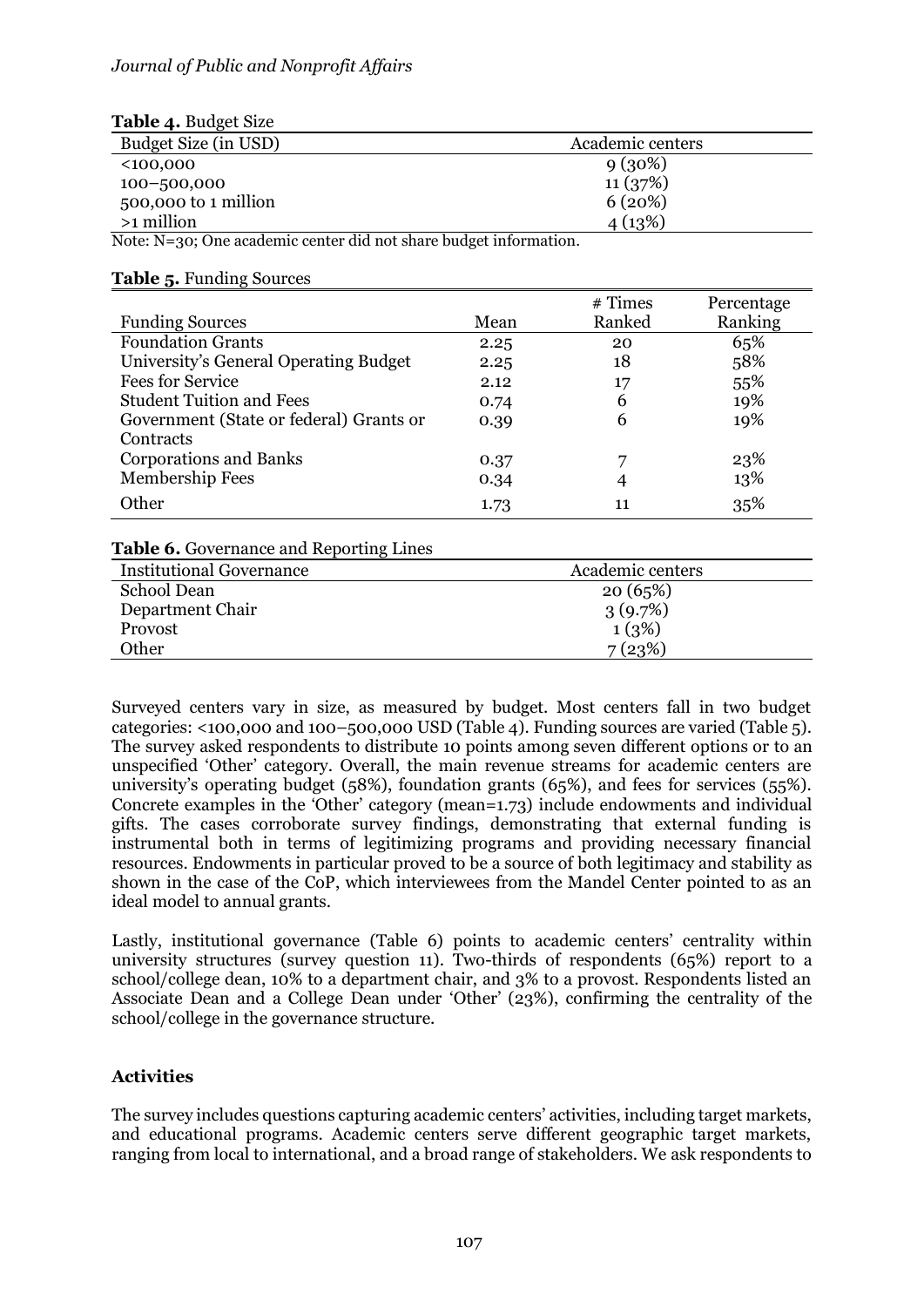|                           |      | # Times | Percentage |
|---------------------------|------|---------|------------|
| <b>Stakeholders</b>       | Mean | Ranked  | Ranking    |
| <b>NPOs</b>               | 2.37 | 24      | 77%        |
| Students                  | 1.80 | 21      | 68%        |
| Faculty                   | 1.11 | 19      | 61%        |
| <b>Community Partners</b> | 1.03 | 19      | 61%        |
| <b>External Funders</b>   | 0.98 | 16      | 52%        |
| Alumni                    | 0.61 | 15      | 48%        |
| University Administration | 0.66 | 13      | 42%        |
| Government                | 0.51 | 10      | 32%        |

# **Table 7.** Primary Stakeholders

# **Table 8.** Activities

|      | $#$ Times | Percentage<br>Ranking |
|------|-----------|-----------------------|
|      |           |                       |
| 2.39 | 20        | 65%                   |
| 1.95 | 16        | 52%                   |
|      |           |                       |
| 1.56 | 16        | 52%                   |
| 1.47 | 18        | 58%                   |
| 0.27 | 7         | 23%                   |
| 2.78 | 8         | 26%                   |
|      | Mean      | Ranked                |

Note: N=31 for academic centers.

# **Table 9.** Involvement in Educational Programs

| % Offers Today |
|----------------|
| 76             |
| 55             |
| 41             |
| 39             |
| 36             |
| 22             |
| 22             |
| 17             |
| 12             |
| 12             |
| 8              |
| 8              |
|                |

Note: N=31 for academic centers.

distribute 10 points across five options. Overall, centers focus primarily on the local and regional markets.

Respondents identify primary stakeholders by distributing 10 points among eight options. Not surprisingly, Table 7 shows that centers consider nonprofit organizations (mean=2.37) and students (mean=1.8) as primary stakeholders. While they differ in terms of internal and external stakeholders, both are considered beneficiaries of the centers' services, rather than part of an upward accountability (as, for example, university administration and external funders). The survey also includes the open-ended prompt, "Please describe the typical student of all your educational programs" (survey question 17), better informing our understanding of the relationships between the two primary stakeholders that respondents identify. Respondents often describe the typical student as nonprofit professionals with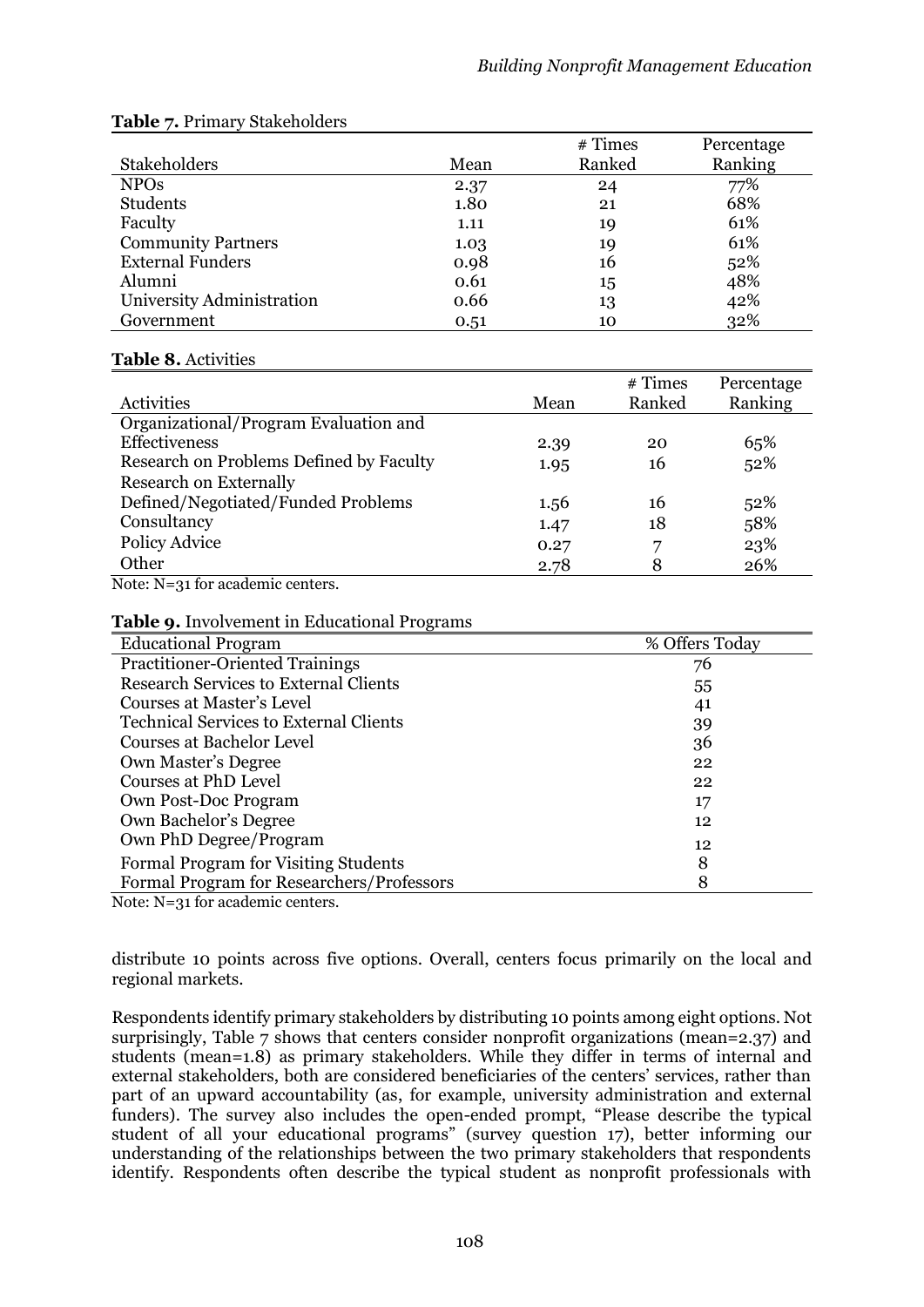# *Journal of Public and Nonprofit Affairs*

experience in the field, although—when differentiating between undergraduate and graduate students—they note that undergraduate courses attract students from across disciplines.

Academic centers offer a quite diverse range of activities, combining research, education, and outreach, as shown in Tables 8 and 9.

Overall, respondents rank "program evaluation and effectiveness" as the most common activity (65%) when asked to distribute 10 points across six activity categories of program evaluation and effectiveness, research defined by faculty, research on externally defined problems, consultancy, policy advice and other (Table 8). The Other category (mean=2.78) captures includes leadership development, conferences and events, funding community briefings, and training programs among others. Respondents identify educational programs using a 3-point scale of "offers today," "used to offer in the past," and "never offered" (Table 9). Seventeen centers offer academic programming (at the undergraduate, graduate, or PhD level). However, in most cases, these centers offer courses rather than formal, degreeawarding programs, with 10 centers offering undergraduate courses (but only 3 formal programs), 12 centers offering master-level courses (but only 6 offering a formal program)and 6 centers offering PhD courses (but only 3 with a formal program). While educational offerings primarily target external clients through practice-oriented trainings (76%), research services (55%) and technical services (39%), responses show that centers also provide traditional academic courses at both the undergraduate and graduate level (although they frequently offer full degree programs).

# **Establishment and Challenges**

A range of factors contribute to the establishment of academic centers. We ask respondents to rank eight factors, as listed in Table 10, driving the establishment of academic centers using a 3-point scale of "not important," "moderately important," and "very important."

Overall, respondents identify academic entrepreneurs as driving forces in centers' development: 87% of academic centers rank this as "very important." Community also plays a significant role in center development with 54% of academic centers identifying external stakeholders as significant motivators of center development. It is noteworthy that a third of respondents identify the need for new academic knowledge and external funders as important for developing academic centers. When asked to "identify individuals that may have led to development of academic/nonacademic centers" (question 6), respondents identify both internal and external individuals, including donors, community leaders, faculty, and administrators. Our cases highlight the centrality of leadership and entrepreneurial initiative, whether of academic entrepreneurs (the leadership team of the CoP and LFSOF showed stability in its continuity) or donors (Morton Mandel in the case of the Mandel Center).

Academic centers require support from various stakeholders. Table 11 highlights factors that supported (or hindered) centers' establishment and development.

Table 11 presents respondents' perspectives on factors influencing centers' development using a 3-point scale of "disagree," "neutral," and "agree." The results suggest that the support of university leadership (84%) and external funding (81%) is crucial. We also ask participants about current challenges, using a 5-point scale from "strongly disagree" to "strongly agree." Ninety percent of respondents view securing long-term funding as a key challenge. Securing unrestricted funding and work (67%), gaining university leadership support (37%), and solving internal communication/collaboration problems (36%) also emerge as key priorities.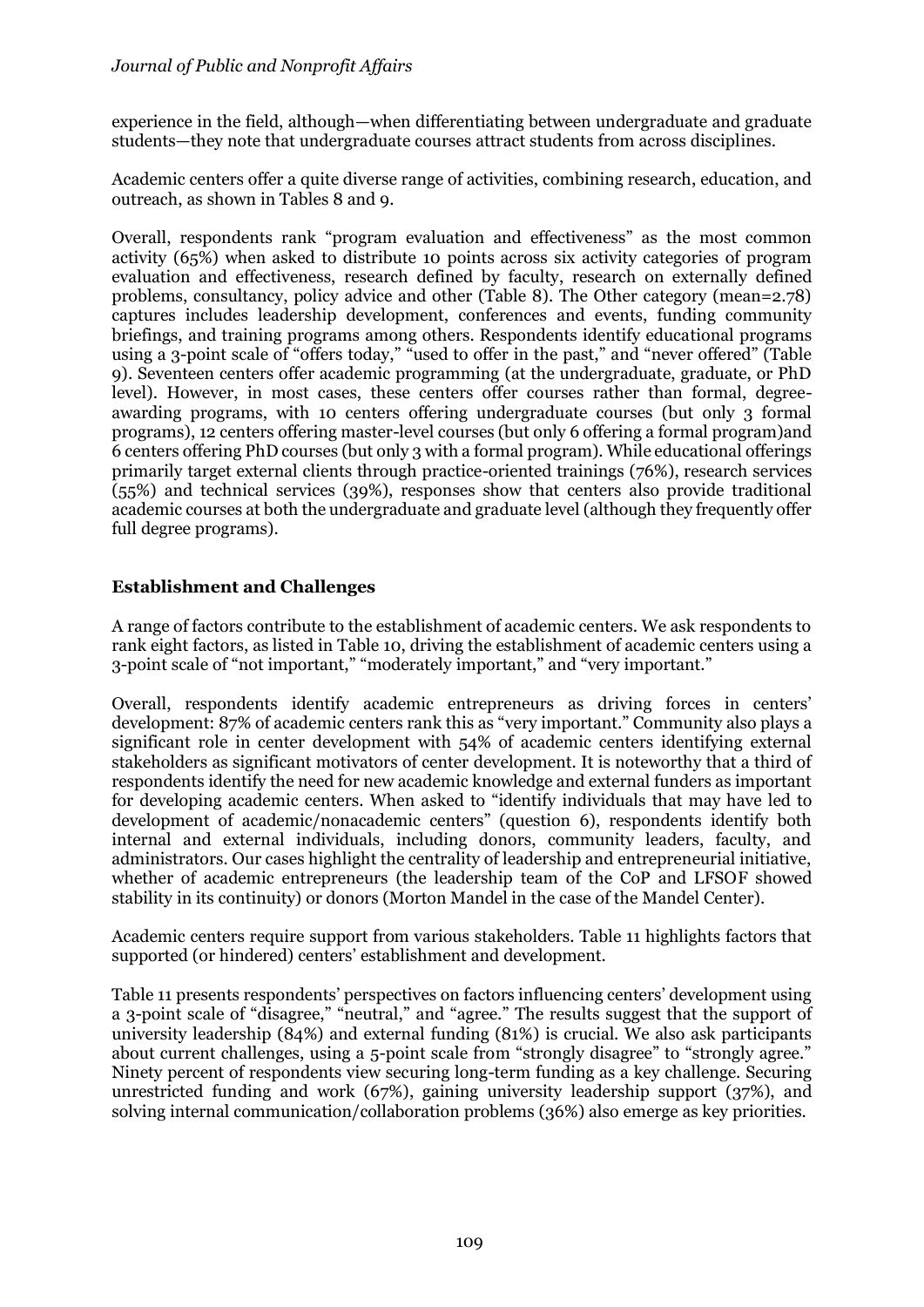|                                                         |            | Very      |      |    |
|---------------------------------------------------------|------------|-----------|------|----|
| Factor                                                  |            | Important | Mean | N  |
| Initiative of One or Few Key Individuals                |            | 87%       | 2.83 | 30 |
| Initiative/Demand from Community and/or Local Nonprofit |            | 54%       | 2.36 | 28 |
| Sector                                                  |            |           |      |    |
| Need for New Academic Knowledge                         |            | 34%       | 2.17 | 29 |
| <b>Initiative/Demand from External Funders</b>          |            | 34%       | 1.97 | 29 |
| Initiative/Demand from Students                         |            | 29%       | 1.89 | 28 |
| Creation of New Academic Teaching Program               |            | 29%       | 1.82 | 28 |
| Need for Cross-Disciplinary Work                        |            | 24%       | 2.00 | 29 |
| <b>Initiative/Demand from Policy Makers</b>             |            | 11%       | 1.36 | 28 |
|                                                         |            |           |      |    |
| <b>Table 11. Barriers and Support</b>                   |            |           |      |    |
| <b>Statement</b>                                        | Percentage | Mean      |      | N  |
| Support from the University Leadership                  | 84%        | 2.77      |      | 31 |
| Our Unit Would Not Have Developed Without               |            |           |      |    |
| <b>Support from External Funders</b>                    | 81%        | 2.68      |      | 31 |
| Other Research Units at the Same University Have        |            |           |      |    |
| <b>Been Supportive</b>                                  | 32%        | 2.06      |      | 31 |
| We Have Been Met with Strong Skepticism from            |            |           |      |    |
| Many Disciplinary Academic Departments                  | 13%        | 1.58      |      | 31 |

#### **Table 10.** Key Reasons for the Establishment of the Academic Center

# **Discussion: An Evolutionary Explanation**

The survey and interviews contribute to our understanding of nonprofit academic centers' role in institutionalizing NPS. The findings shed light on the factors contributing to or hindering the development of nonprofit academic centers and NPS's institutionalization. Drawing on the above results and interviews, we emphasize centers' roles in facilitating NPS's evolution through the stages of differentiation, mobilization, and legitimization.

It Has Been Difficult For Us to Find Partners 0% 1.13 31

# *Differentiation*

We find two dimensions in the process of differentiations, the founding of academic centers and the search for niches. Our study identifies both endogenous and exogenous factors in the founding of nonprofit academic centers. Both the findings and our interviews point to faculty entrepreneurs' role in establishing nonprofit academic centers, shifting the focus to endogenous dynamics that complement studies linking academic change to external dynamics (O'Neill, 2005; Weber & Witkowski, 2016). Scholarship shows that academic entrepreneurs respond to needs, mobilize resources (human and financial), and seize opportunities within and outside academia (Aldrich, 2012; Clausen et al., 2012; Larson & Barnes, 2001). However, the centrality of individuals in the founding of nonprofit academic centers reveals a fragility typical of new fields. Nonprofit academic centers are often identified with their founding directors, raising questions over center sustainability should faculty entrepreneurs leave. While our survey focuses on academic centers that are currently active, the interviews capture centers that either faltered or changed institutional form. These cases illustrate that a center's long-term success depends on preserving continuity in experience, connections, and entrepreneurial drive.

The ability to act upon broader contextual factors reveals entrepreneurial spirit, particularly in the case of exogenous factors that create a favorable environment for entrepreneurs to act. The theoretical literature identifies practical relevance as a key factor for the emergence of new academic fields (Frickel & Gross, 2005; Hambrick & Chen, 2008). In the 1980s,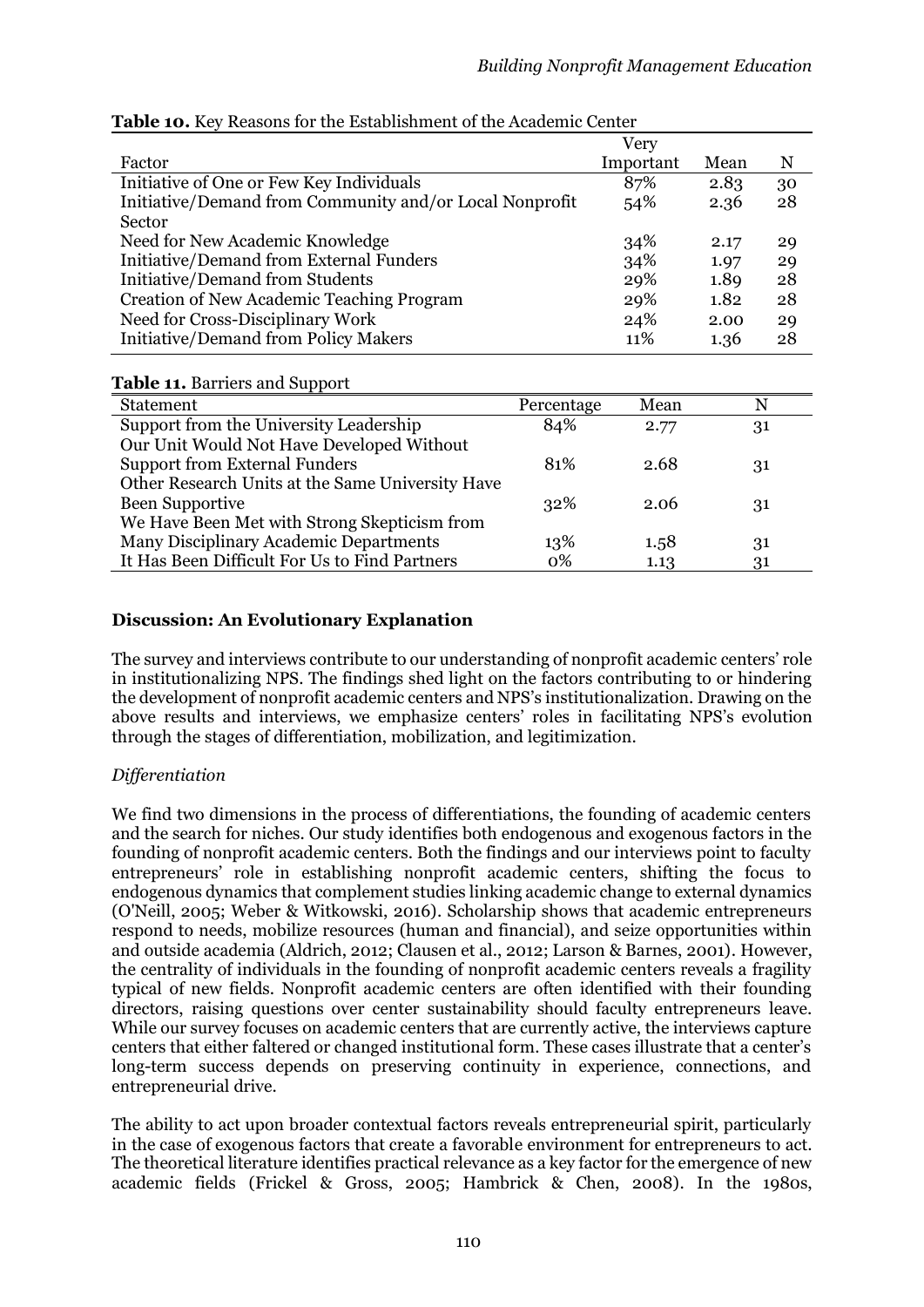transformations within the sector and demands for a more professionalized nonprofit workforce combined as a legitimizing factor that encouraged academic entrepreneurs to establish a center. Survey data and interviews with leadership of the CoP and the Mandel Center find that community needs played both a reactive and a proactive role in establishing nonprofit academic centers. Originating in Cleveland's philanthropic community, the Mandel Center was philanthropist Morton Mandel's response to the need for a more professional nonprofit sector (D. Young, interview, March 27, 2020). Academia's response to demands from practice was to create academic centers, paralleling established theoretical models (Frickel & Gross, 2005; Hambrick & Chen, 2008).

We find an orientation toward specific niche identities, responding to a differentiation from both adjacent disciplines and within NPS itself. This process reflects the field's heterogeneity, innovation, and differentiation. Organizational identity here refers to what is distinctive about an organization and is built at the intersection between internal and external stakeholders (Gioia et al., 2013). Organizational identity defines how centers view themselves and how they are being seen. 'Optimal distinctiveness' is an identity that is both distinctive from, and similar to, that of peers (Brewer, 1991). In contrast to other centers, for instance, the CoP identified its niche in 'philanthropic studies' rather than 'nonprofit management,' emphasizing the interdisciplinary study of philanthropic practices in American society, and intertwining advocacy and applied research. Likewise, the 'Other' category shows the segmentation of philanthropic focus on gender, diversity and inclusion (Dale, 2016). This programmatic focus, while setting the CoP apart in a growing academic field, created challenges. Our analysis shows a shift from earlier efforts to differentiate NPS from adjacent disciplines such as public administration and management (see the "best place debate" in Mirabella & Wish, 2000), to later efforts to differentiate within NPS while maintaining an overall field distinctiveness. In part, institutional location influences this shift, giving greater freedom to programs housed in interdisciplinary colleges less dependent on disciplinary traditions and accreditation standards that might curb innovation. Comparing our data with NACC membership finds that centers/programs in the NACC orbit share similarities, giving credit to concerns with the isomorphic impact of guidelines and accreditation process (Mirabella & Eikenberry, 2017). The heterogeneity of substantive foci points to the effort of centers to carve out a space in an increasingly crowded field.

Academic centers' institutional location and substantive foci serve as proxies for this process of differentiation (see also Mirabella et al., 2019). As organizational forms, academic centers escape the disciplinary boundaries of traditional academic structures. While public administration remains a common institutional home, substantial foci points to greater diversification and a lesser centrality of business schools. In the case of the Mandel Center, disciplinary tensions emerged over the naming of the new nonprofit master's program, with the School of Management claiming ownership of the "management" label, resisting its use in the name of the new proposed master's degree which eventually was named Master in Nonprofit Organizations (D. Young, interview, March 27, 2020). The Mandel Center's decision to offer a Masters of Nonprofit Organizations rather than in nonprofit management points to a need to clarify NPS's disciplinary boundaries. The concept of 'optimal distinctiveness' (Brewer, 1991) captures NPS's efforts to differentiate itself while maintaining a common core focused on social practices and described by concepts such as philanthropy, nonprofit, and civil society.

# *Mobilization*

Academic centers' greater autonomy, both in budgetary and governance terms, positions them to support resource mobilization. Survey responses point to centers' critical role in attracting external funding and building interdisciplinary faculty groups around a commonality of research interests and activities. With university support, centers assume positions within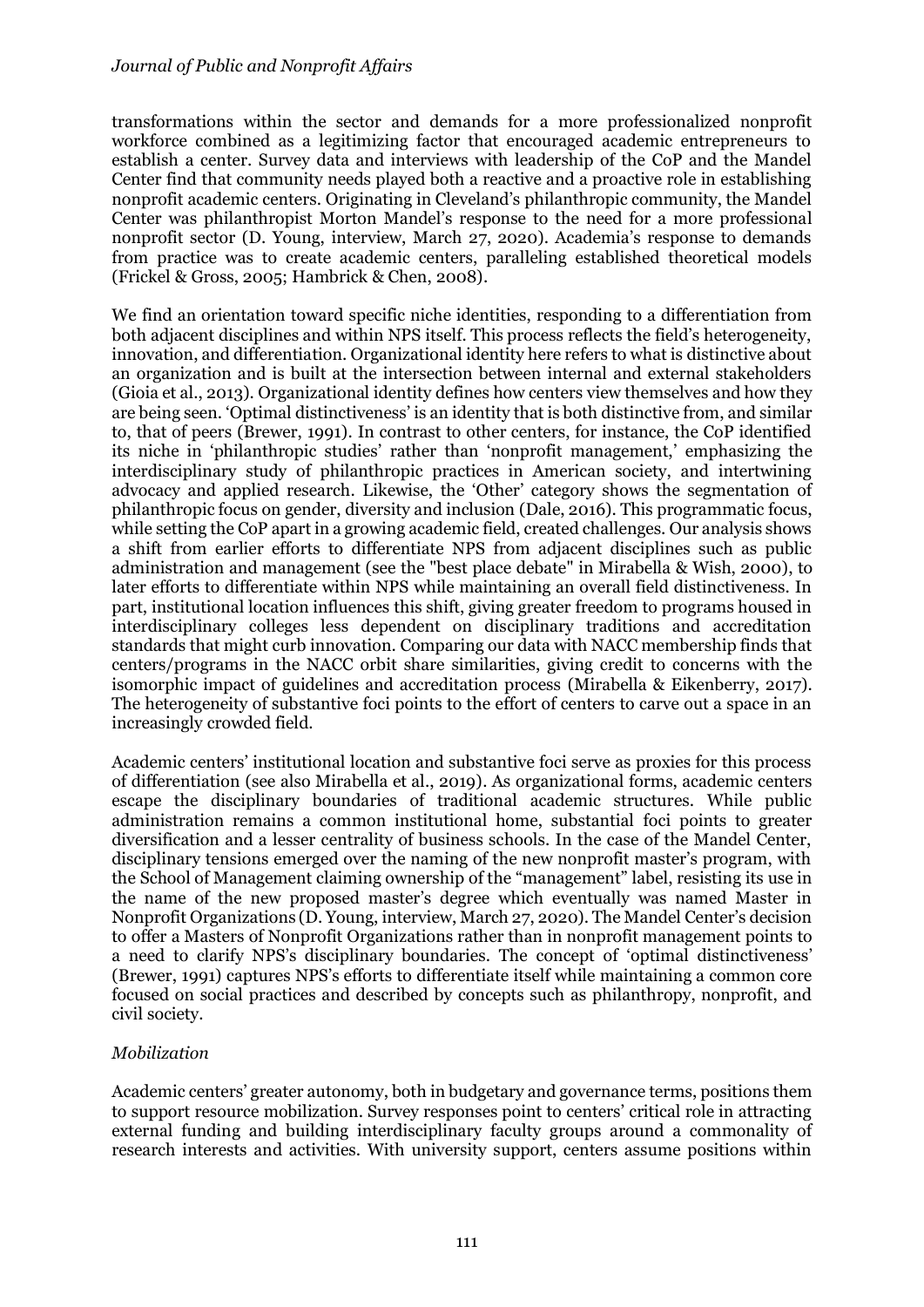academic structures that provide academic credibility to and spearhead the establishment of NPS within academia.

Findings show that centers rely on various funding sources, including internal funds (budgetary support from the university), external sources (grants), and fees for services that bridge external and internal dimensions. Our interviews substantiate the importance of external funding, in line with the earlier findings of Larson and Long (2000). Academic centers are particularly receptive to the interest of donors because they function outside the disciplinary agendas that drive research efforts in traditional academic departments (Geiger, 1990). Indeed, the emphasis on professional education and practical knowledge aligned the CoP with the programmatic initiatives of external funders, such as the Lilly Endowment, Inc. and the W. K. Kellogg Foundation (Tempel, 2001, p. 28). The Mandel Foundation supported the Mandel Center through a small endowment (covering the salary of the executive director and two student scholarships) and regular, annual contributions ('evergreen grants') that covered most of the center's budget (D. Young, interview, March 27, 2020; J. Smith, interview, February 13, 2020). Centers must find a delicate equilibrium between internal funding from university budgets and external funding for institutionalization, raising questions of center autonomy. Young (1998) predicted that nonprofit academic centers would integrate in traditional academic structures, a development that Mirabella et al. (2019) view as a loss of disciplinary autonomy.

Interviews suggest that external funding legitimized centers, indicating both the interest of donors in an emerging discipline and strengthening the center's position within the university. Interestingly, however, interviews illustrate the differing impacts of funding types, clarifying the role of endowments included in the 'Others' category. Building an endowment was a central strategy in ensuring the CoP's long-term financial sustainability and in strengthening its position internally. In higher education's fluid context, a school with sizable endowments can weather changes driven by external forces, signaling a strong symbolic power in university settings (P. Rooney, interview, February 15, 2020).

Although the Mandel Center received generous philanthropic support over the course of its existence, these philanthropic relationships created various challenges (J. Smith, interview, February 13, 2020). The Mandel Foundation's annual grants covered most of the center's budget but lacked endowments' symbolic power which could provide greater leverage in the face of administrative challenges. Philanthropic entities such as the Cleveland Foundation and Gund Foundation limited their support to specific projects that aligned with their missions because of Mandel Foundation's dominant role in the establishment and development of the center (D. Young, interview, March 27, 2020). In addition, the prestige of philanthropic entities involved with the Mandel Center created tension with university administration that tried to control access to major external funders. Interviewees referred to endowment grants as crucial in creating prestige for centers in ways that were not possible through annual contributions.

University support in political and financial forms is a key theme emerging in survey responses and case study interviews. A closeness to higher levels of decision-making power indicates the centrality of the academic center's mission within the university (Larson & Long, 2000). Champions within university administration support the survival of the center competing with other academic units for resources. Centers typically report to the leadership of schools (deans or associate deans), providing centers with greater participation in university governance and autonomy from the more disciplinary focused departments. At Georgia Southern University for instance, the close connection with the outgoing provost favored a structural reorganization that strengthened the position of the Institute within institutional governance (T. Davis, personal correspondence, April 20, 2020).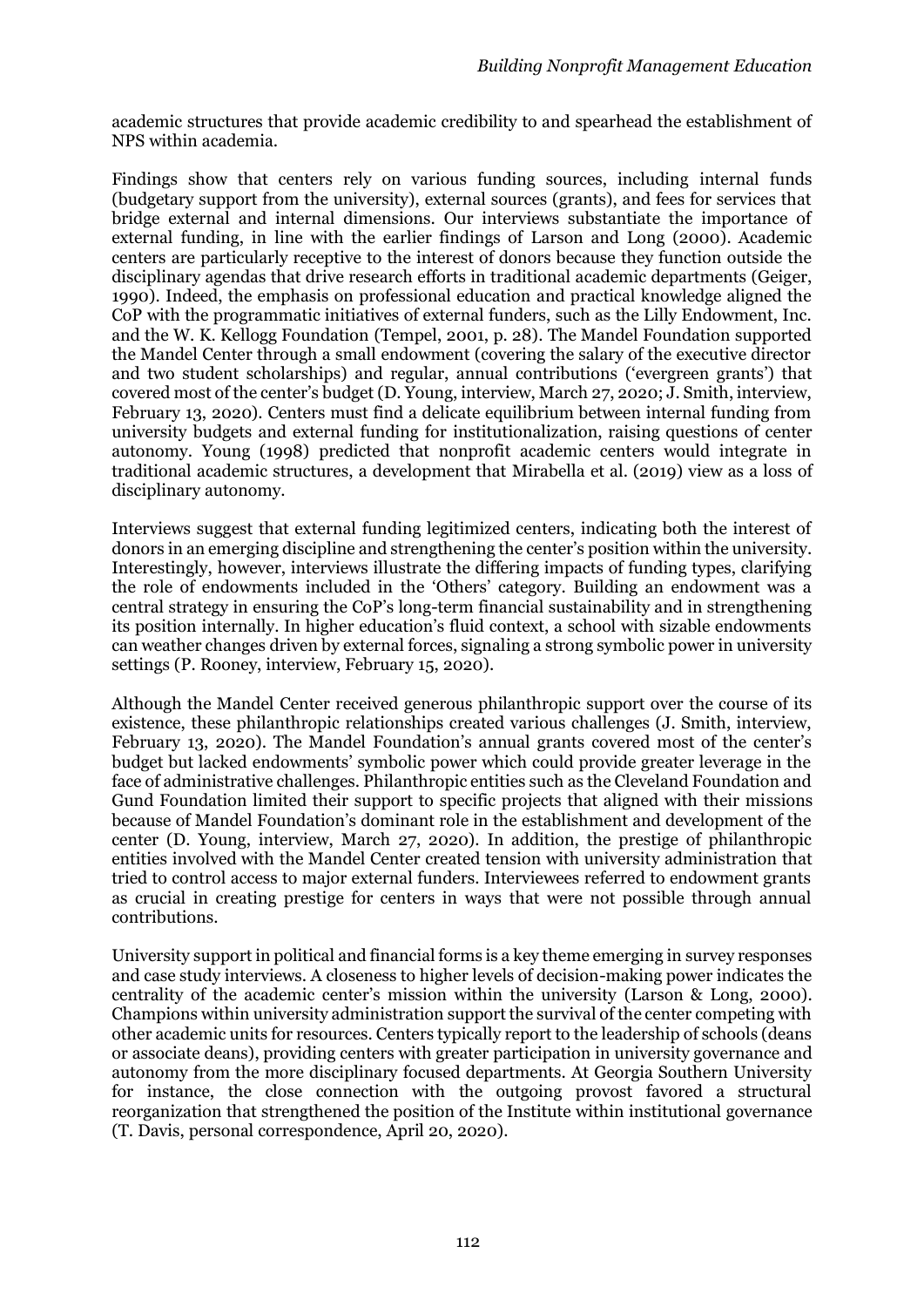Scholars typically consider NPS an interdisciplinary field as it synthesizes multiple disciplinary approaches to a specific social phenomena, actors, and practices into a flexible approach (e.g., Burlingame, 2009). This interdisciplinarity has organizational and institutional implications. Nonprofit academic centers' institutional location in-between discipline-centered departments and colleges encourages the formation of interdisciplinary faculty groups and, as in the case of the Mandel Center, development of an academic program without the constraints of existing academic frameworks. Organizationally, it provides a measure of autonomy, free from the limitations of disciplinary silos. This position in-between disciplinary-based governance structures, however, also challenges these centers leading to conflicts over the allocation of financial and human resources, as well as the development of academic reward systems (primarily tenure and promotion criteria).

# *Legitimization*

The exponential growth of NPS at both the graduate and undergraduate level over the past three decades (e.g., Mirabella et al., 2019) and the incorporation of nonprofit content in public administration and management programs (Saidel & Smith, 2015; Worsham, 2012) points to the increasing acceptance within established academic disciplines of NPS as a legitimate field of scientific enquiry. These trends are reflected in survey responses focusing on institutional location, disciplinary orientation and center activities. Interviews add depth to survey findings.

The proliferation of NPS programs signals a greater legitimacy of the field (Larson & Long, 2000). At a minimum, this is considered an acceptance of nonprofit studies as a legitimate field of scientific inquiry (academic credibility) and, at most, the establishment of an independent academic discipline (legitimacy). Survey responses testify to the role of academic centers in offering educational offerings, targeting both internal audiences through traditional academic programs and external audiences through workshops and practitioner trainings. This duality in stakeholders and programs expresses the nature of academic centers, strategically positioned to connect academic communities with communities of practice (Prentice & Brudney, 2018). The rationale for academic centers lies in their ability to bridge the practice-academia divide better than discipline-bound departments. The centrality of academic centers in the history of NPS is thus not surprising as the field's legitimization lies in the need to carve out a space for specialized nonprofit management in reaction to the practical needs of nonprofit professionals. The evolution of the field, with a slow replacement of centers by academic programs, as for example seen in NACC membership trends (Weber & Brunt, 2021), testifies to the field's growing academic credibility. Legitimacy, however, derives from emulating established disciplines (Hambrick & Chen, 2008). The cases of IUPUI's CoP and the Mandel Center demonstrate the importance for academic entrepreneurs of positioning center development against the backdrop of an emerging scientific field.

Entrepreneurial efforts reflect field-building aspirations, which in turn prove mutually reinforcing and legitimizing their entrepreneurial activities. Interviewees consistently emphasize that aligning center initiatives with the broader academic field strengthens their positions within host universities. The CoP pursued clear field-building aspirations becoming a reference point and source of expertise for both academic centers and external funders. Likewise, both Dennis Young (interview, March 27, 2020) and John Palmer Smith (interview, February 13, 2020) link the Mandel Center's initial success to a broadening of the mission beyond professional education in the context of the emergence of a new academic field. NPS's emergence as a distinctive field and external funders' substantial investments provides both internal legitimacy and networking opportunities thereby countering inevitable skepticism about a new discipline that initially lacked academic credibility and supporting the development of new nonprofit academic centers (Larson & Long, 2000). The prestige from nation-wide networks supports academic entrepreneurs in seeking internal support, thus leveraging external recognition for a mobilization of internal resources.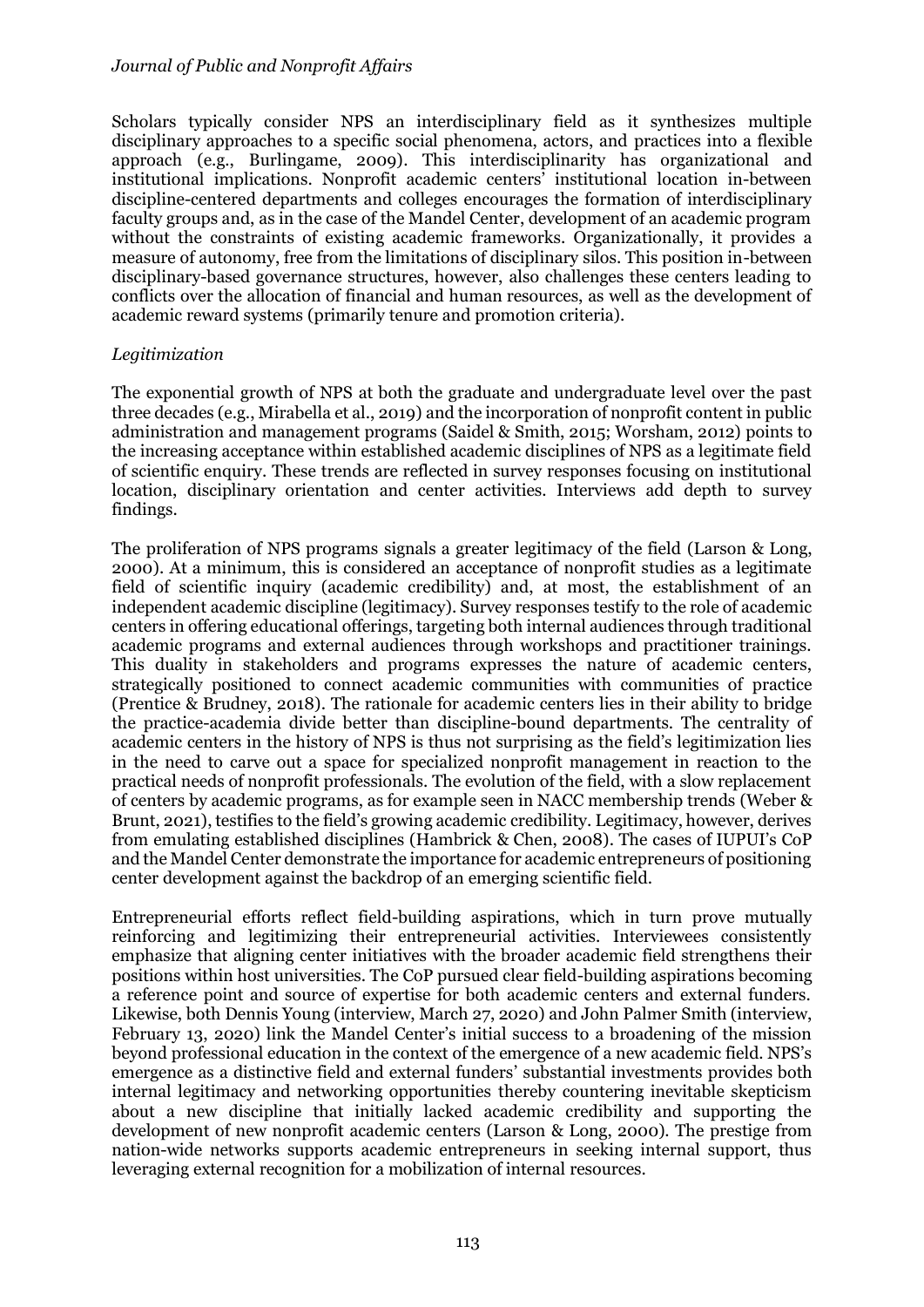Institutional location and disciplinary orientation are traditionally proxies in assessing NPS program identity. Indeed, institutional location informs course development, shaping curricula and highlighting the influence of adjacent disciplines (Mirabella & Wish, 2000; Young, 1999). Survey findings show that, while institutional location remains to a certain degree heterogeneous, most nonprofit academic centers are in schools of public affairs, which emerge as the dominant institutional location with the decline of business schools. This trend is consistent with developments at the level of academic programs (Mirabella et al., 2019). From an evolutionary perspective, emerging disciplines initially emphasize intersection with multiple adjacent disciplines to avoid being perceived as a threat and over time loosen these ties to establish independent, disciplinary autonomy (Hambrick & Chen, 2008). This development shows either a successful institutionalization, as advocated by some leading scholars in the field, or an incorporation of nonprofit courses in traditional academic structures, primarily in schools of public affairs.

The evolution of the CoP is the story of successful institutionalization, as integrating philanthropic studies into the regular academic structures signals the need to institutionalize the field and serve as a model for similar endeavors in other institutions of higher learning (P. Rooney, personal communication, February 15, 2020). By contrast, the case of public and nonprofit studies at Georgia Southern University exemplifies a different trajectory. Initially located in the interdisciplinary Department of Political Science and Criminal Justice within the College of Liberal Arts and Social Sciences, the program evolved into the Institute for Public and Nonprofit Studies, an organizational form granting greater autonomy vis a vis the dominant political sciences, and eventually completed its evolution by becoming the Department of Public and Nonprofit Studies (T. Davis, personal correspondence, April 20, 2020). This process of institutionalization is centered on an integration of nonprofit studies into a traditional public affairs program in the context of the latter's search for autonomy form political sciences.

The pursuit of academic credibility, however, risks undermining the full institutionalization of NPS as a distinct academic discipline. While academic credibility relies on the integration of nonprofit content in established academic structures, NPS's disciplinary legitimacy is rooted in the broader relevance to practice, outside of institutional boundaries, that is, the need to develop a nonprofit management that is clearly distinctive from public and private management. Nonprofit academic centers contribute to this process by building bridges between academia and practice that foster external relationships, thereby signaling the field's legitimacy to stakeholders.

# **Conclusion**

Drawing on a survey of current nonprofit academic centers and interviews, we find that nonprofit academic centers vary in size and activities, offering services to local and regional nonprofit communities. Endogenous and exogenous factors drove these centers' emergence, as academic entrepreneurs led academe's response to the need for a greater professionalization of nonprofit management, thereby carving out spaces for NPS as a distinct academic field, adjacent to public administration and business management. The interaction of interdisciplinarity, internal and external funding, and institutional support against the broader background of a nationwide momentum in field-building efforts supported the successful development of these centers.

We apply the theoretical framework of socio-scientific movements to understand nonprofit academic centers' role in NPS's evolution into a distinct academic field. Academic centers facilitate the differentiation and mobilization of NPS by leveraging resources and providing interdisciplinary faculty groups with spaces of micro-socialization outside the established fora of adjacent academic fields. In discussing centers' role in NPS's legitimization, we distinguish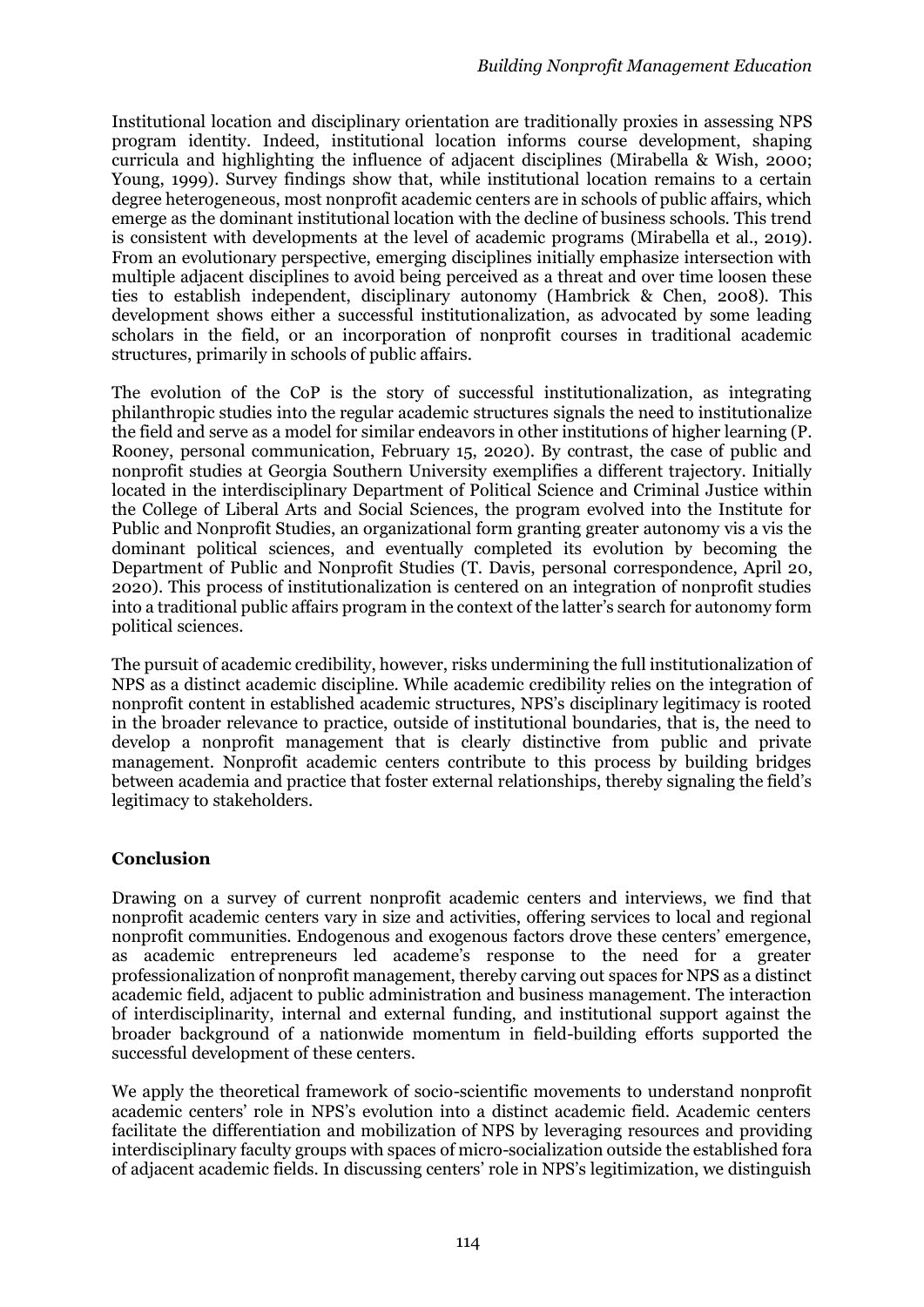between academic credibility and broader disciplinary legitimization as separate academic disciplines. Nonprofit academic centers' incorporation into traditional academic structures highlights NPS's growing academic credibility but also signals a loss of institutional autonomy.

We conclude with recommendations to strengthen academic centers' role in supporting NPS's full institutionalization as a distinctive academic field.

- 1. *Direct reporting lines to university decision-making authorities*. Academic centers' centrality in universities' governance structures guarantees the center's independence. Centers are typically positioned outside academic departments reporting to deans. In line with earlier studies (Larson & Long, 2000), the case studies suggest that a closeness to decision-making authority strengthens academic centers' position.
- 2. *Interdisciplinary academic centers as tenure homes*. As Larson and Barnes (2001) suggest, centers' academic credibility relates to the ability to meet faculty and disciplinary expectations. Faculty reward systems are crucial for the institutionalization of new field. The role of centers in this process appears to be limited by faculty tenured outside the center through processes that do not always reward interdisciplinary nonprofit research.
- 3. *Cultivation of new leadership*. The close identification between successful academic centers and founding directors raises the key issue of succession and guarantees of a successful leadership transition. Academic programs and professional organizations devote significant resources to cultivating new generations of scholars in NPS. As the founding generation of academic entrepreneurs retires, the importance of leadership transition is paramount for the growth of NPS.
- 4. *Strategic pursuit of endowment grants*. A strategic focus on multiple, differentiated funding sources can support centers' long-term sustainability. While leadership turnover is inevitable, both at the level of academic entrepreneurs and university leadership, endowments guarantee continuity across leadership change while providing significant internal prestige.

Nonprofit academic centers integrate NPS into traditional academic settings and, as this study has shown, highlight nonprofit academic centers' roles in differentiating, mobilizing, and legitimizing NPS in higher education. This study is a first step in assessing centers' contributions to NPS' institutionalization. Academic centers are sources of innovation in academic settings by facilitating emerging disciplines' disciplinary differentiation, resource mobilization, and academic legitimization. Nonprofit academic centers' long-term sustainability is crucial to full NPS's institutionalization in academia's ever-changing environment, where decreasing state allocations and career readiness debates open a receptive context for NPS to flourish.

# **Notes**

- 1. The current terminology describing the diverse programs in this area is not fully satisfying. For simplicity and in alignment with the more recent publications in the specialized journals, we adopt NPS as a shorthand to capture the broad field, ranging from the more practical and applied training of current and prospective nonprofit managers to the broader study of history, ethics, tradition, and practice of philanthropy and nonprofit organizations. At times, we will opt for NME when the emphasis on managerial education and training more precisely describes stages in the evolution of these programs and centers.
- 2. Three of the 25 identified NACC members are subunits of the Lilly Family School of Philanthropy (LFSOP).
- 3. We decided to integrate the survey tools used in these two studies for two main reasons. First, Young and Chapman (2006) conduct a survey of NACC members at a time when most NACC members were academic centers. These questions are specific to nonprofit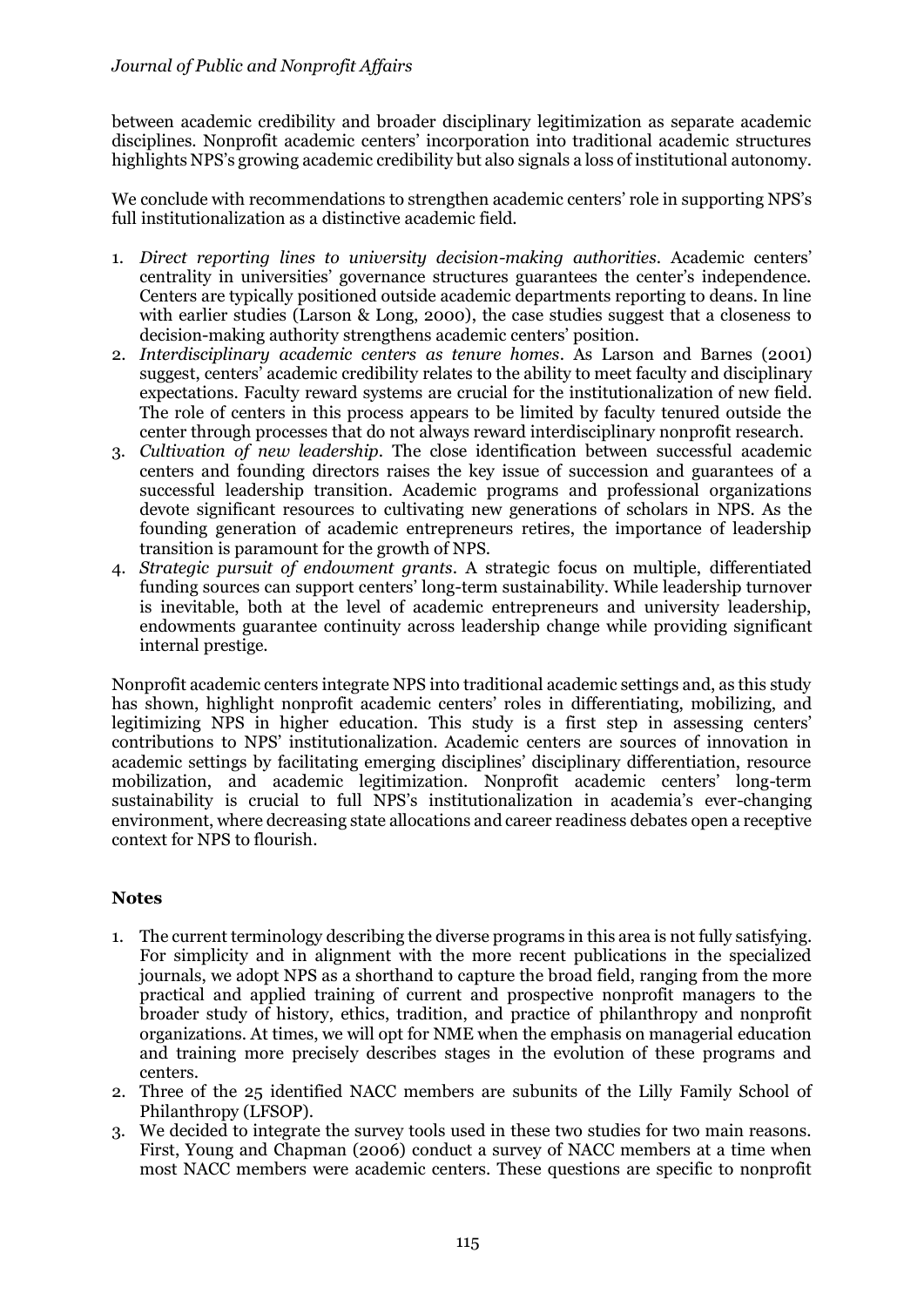academic centers and open opportunities for comparison between 2006 and 2021. Second, Clausen et al. (2012) used a survey to assess the role of academic centers in the institutionalization of innovation studies. In approach the study is therefore similar to ours, although in a different field of knowledge.

4. We reference to the Center for Philanthropy (CoP) at IUPUI when describing activities and aspirations characterizing the center before developing into the Lilly Family School of Philanthropy (LFSOP) in 2012.

# **Disclosure Statement**

The author(s) declare that there are no conflicts of interest that relate to the research, authorship, or publication of this article.

# **References**

- Aldrich, H. (2012). The emergence of entrepreneurship as an academic field: A personal essay on institutional entrepreneurship. *Research Policy*, *41*(7), 1240–1248. https://doi.org/10.1016/j.respol.2012.03.013
- Ashcraft, R. (2001). Where nonprofit management education meets the undergraduate experience: American Humanics after 50 years. *Public Performance & Management Review*, *25*(1), 42–56. https://doi.org/10.1080/15309576.2001.11643644
- Ashcraft, R. (2015). The Nonprofit Academic Centers Council: Its past and future promises. *The Journal of Nonprofit Education and Leadership*, *5*(1), 2–5. https://js.sagamorepub.com/jnel/article/view/6168
- Backer, T. (2001). Strengthening nonprofits: Foundation initiatives for nonprofit organizations. In C. J. De Vita & C. Fleming (Eds.), *Building capacity in nonprofit organizations* (pp. 31–83). The Urban Institute.
- Bowman, L. N., & Thompson, J. R. (2013). Departments of public administration and colleges of business administration: Allies or aliens? *Journal of Public Affairs Education*, *19*(2), 239–261. https://doi.org/10.1080/15236803.2013.12001732
- Brewer, M. (1991). The social self: On being the same and different at the same time. *Personality and Social Psychology Bulletin*, *17*(5), 475–482. https://doi.org/10.1177%2F0146167291175001
- Burlingame, D. (2009). Nonprofit and philanthropic studies education: The need to emphasize leadership and liberal arts. *Journal of Public Affairs Education*, *15*(1), 59– 67. https://www.jstor.org/stable/40215837
- Clausen, T., Fagerberg, J., & Gulbrandsen, M. (2012). Mobilizing for change: A study of research units in emerging scientific fields. *Research Policy*, *41*(7), 1249–1261. https://doi.org/10.1016/j.respol.2012.03.014
- Crowder, N., & Hodgkinson, V. (1991). Academic centers and programs focusing on the study of philanthropy, voluntarism, and not-for-profit activity: A progress report. Independent Sector Records, 1971–1996. (Box 34, Folder 12). Ruth Lilly Special Collections and Archives, IUPUI University Library, Indiana University Purdue University Indianapolis.
- Dale, E. (2016). Inclusive philanthropy: Giving in the LGBTQ community. In E. Tempel, T. Seiler, & D. Burlingame (Eds.), *Achieving excellence in fundraising* (4th ed., pp. 127– 139). Wiley.
- Dolch, N. A., Ernst, M., McClusky, J. E., Mirabella, R., & Sadow, J. (2007). The nature of undergraduate nonprofit education: Models of curriculum delivery. *Nonprofit and Voluntary Sector Quarterly*, *36*(4\_suppl), 28S–50S. https://doi.org/10.1177%2F0899764007305058
- Engwall, L., & Zamagni, V. (1998). *Management education in historical perspective*. Manchester University Press.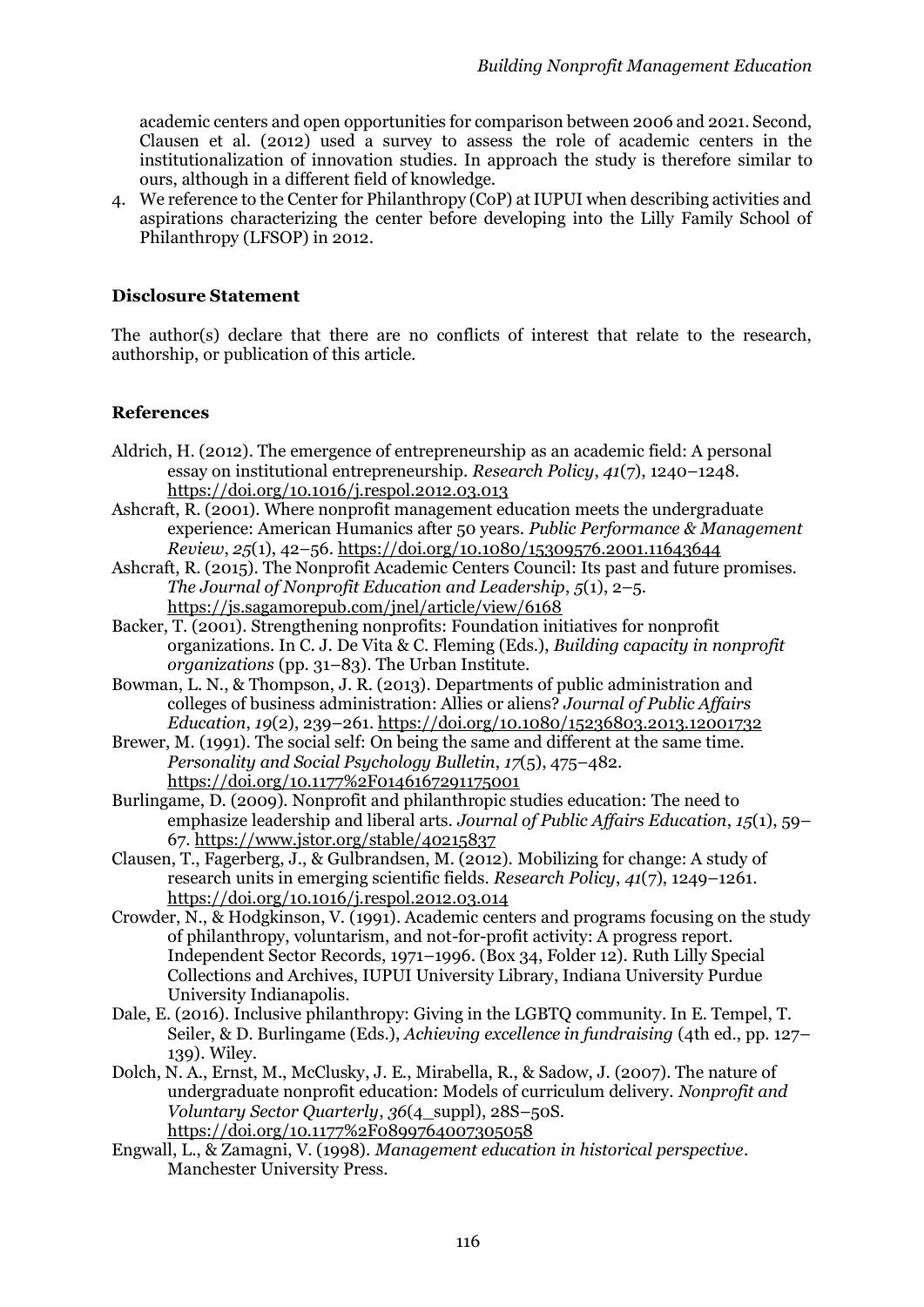Foundation Center. (2018). *U.S. foundation funding for nonprofit and philanthropic infrastructure, 2004–2015*. https://www.issuelab.org/resources/32151/32151.pdf

Frickel, S., & Gross, N. (2005). A general theory of scientific/intellectual movements. *American Sociological Review*, *70*(2), 204–232. https://doi.org/10.1177%2F000312240507000202

Geiger, R. (1990). Organized research units: Their role in the development of university research. *The Journal of Higher Education*, *61*(1), 1–19. https://doi.org/10.1080/00221546.1990.11775088

Gioia, D., Patvardhan, S., Hamilton, A., & Corley, K. (2013). Organizational identity formation and change. *Academy of Management Annals*, *7*(1), 123–193. https://doi.org/10.1080/19416520.2013.762225

Grønbjerg, K. (2001). The U.S. nonprofit human service sector: A creeping revolution. *Nonprofit and Voluntary Sector Quarterly*, *30*(2), 276–297. https://doi.org/10.1177%2F0899764001302006

Gumport, P. J. (2000). Academic restructuring: Organizational change and institutional imperatives. *Higher Education*, *39*(1), 67–91. https://doi.org/10.1023/A:1003859026301

Hale, M., & Irvin, R. (2017). A position paper on accreditation on nonprofit/philanthropy university curricula. *Journal of Nonprofit Education & Leadership*, *7*(Special Issue I), 126–137. https://doi.org/10.18666/JNEL-2017-V7-SI1-8248

Hall, P. D. (1992). Teaching and research on philanthropy, voluntarism, and nonprofit organizations: A case study of academic innovation. *Teachers College Record*, *93*(3), 403–435. https://doi.org/10.1177%2F016146819209300314

Hall, P. D. (1993). Of books and the scholarly infrastructure. *Nonprofit and Voluntary Sector Quarterly*, *22*(1), 5–12. https://doi.org/10.1177%2F089976409302200102

Hambrick, D., & Chen, M.-J. (2008). New academic fields as admittance-seeking social movements: The case of strategic management. *The Academy of Management Review*, *33*(1), 32–54. https://www.jstor.org/stable/20159375

Henry, N. (1975). Paradigms of public administration. *Public Administration Review*, *35*(4), 378–386. https://doi.org/10.2307/974540

Hodgkinson, V. (1988). Academic centers and programs focusing on the study of philanthropy, voluntarism, and not-for-profit activity: A progress report. Independent Sector Records, 1971–1996. (Box 34, Folder 12). Ruth Lilly Special Collections and Archives, IUPUI University Library, Indiana University Purdue University Indianapolis.

Ingraham, P. W., & Zuck, A. (1996). Public affairs and administration education: An overview and look ahead from the NASPAA perspective. *Journal of Public Administration Education*, *2*(2), 161–174. https://doi.org/10.1080/10877789.1996.12023397

Larson, S., & Barnes, S. (2001). *Building philanthropy and nonprofit academic centers: A view from ten builders* (W. K. Kellogg Foundation Ed.). W. K. Kellogg Foundation. <https://eric.ed.gov/?id=ED460656>

Larson, S., & Long, R. (2000). Academic centers: Moving beyond the periphery. *Journal of Public Service and Outreach*, *5*(2), 39–47. https://openjournals.libs.uga.edu/jheoe/article/view/758/758

Lee, M. (2010). The role of the YMCA in the origins of U.S. nonprofit management education. *Nonprofit Management and Leadership*, *20*(3), 277–293. https://doi.org/10.1002/nml.254

Lough, B. J. (2021). Examining the normative operations of nonprofit academic centers. *Journal of Nonprofit Education and Leadership*, *11*(1), 87–103. https://doi.org/10.18666/JNEL-2020-9813

Mallon, W. (2004). Disjointed governance in university centers and institutes. *New Directions for Higher Education*, *2004*(127), 61–74. https://doi.org/10.1002/he.156

Marberg, A., Korzilius, H., & van Kranenburg, H. (2019). What is in a theme? Professionalization in nonprofit and nongovernmental organizations research.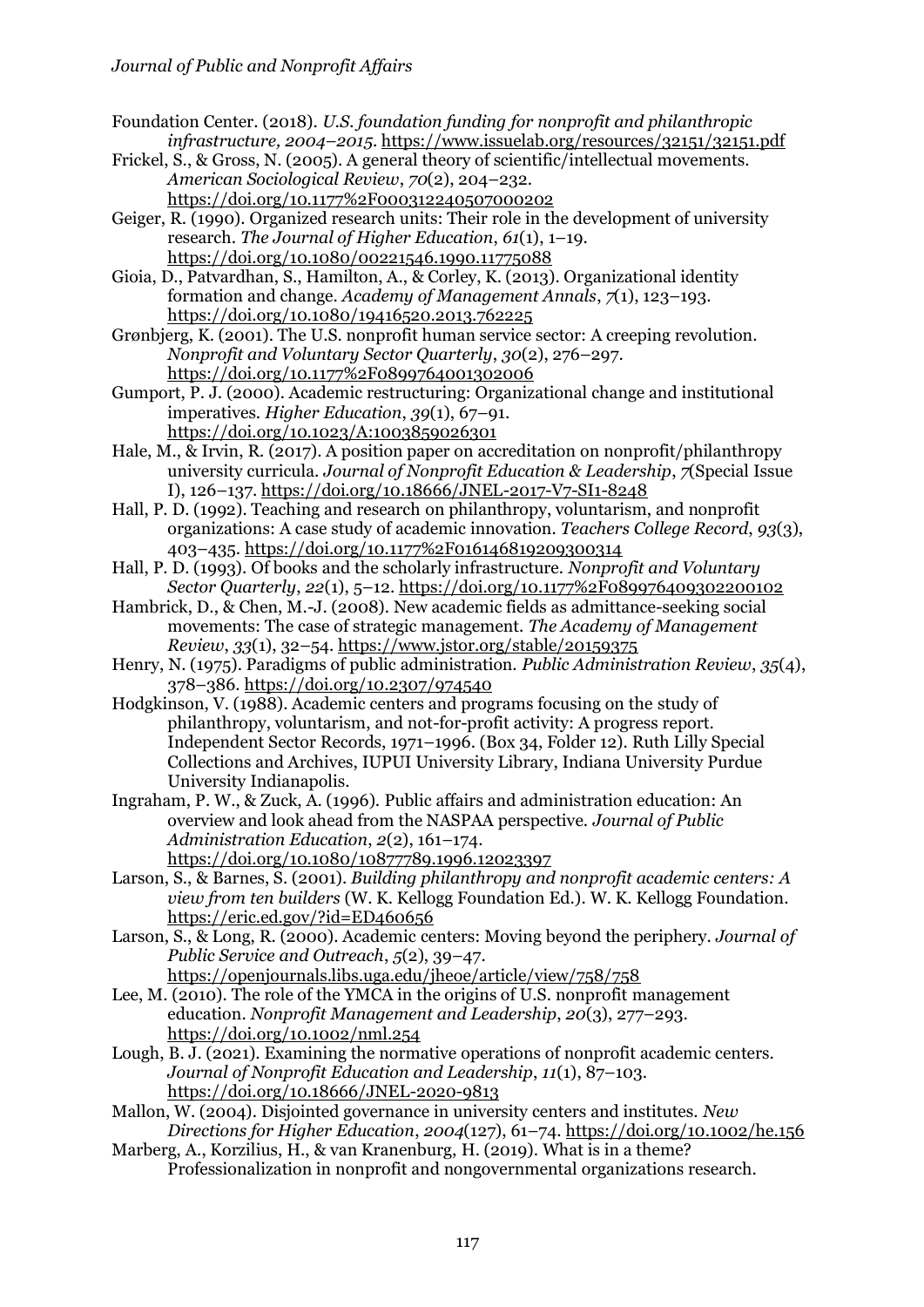*Nonprofit Management and Leadership*, *30*(1), 113–131. https://doi.org/10.1002/nml.21355

- Mendel, S. (2015). Nonprofit first: The promise and potential of the nonprofit academic centers council. *Journal of Nonprofit Education and Leadership*, *5*(1), 30–37. https://js.sagamorepub.com/jnel/article/view/6172
- Mendel, S. (2017). Nonprofit first as grounding for nonprofit studies pedagogy, research, service to the community accreditation and national rankings. *Journal of Nonprofit Education and Leadership*, *7*(Special Issue I) , 5–13. https://doi.org/10.18666/JNEL-2017-V7-SI1-8249
- Meyer, J. W., Ramirez, F. O., Frank, D. J., & Schofer, E. (2007). Higher education as an institution. In P. J. Gumport (Ed.), *Sociology of higher education: Contributions and their contexts* (pp. 187–221). John Hopkins University Press.
- Mirabella, R., & Eikenberry, A. (2017). A critical perspective on nonprofit accreditation. *Journal of Nonprofit Education & Leadership*, *7*(Special Issue I), 24–31. https://doi.org/10.18666/JNEL-2017-V7-SI1-8235
- Mirabella, R., Hoffman, T., Teo, T., & McDonald, M. (2019). The evolution of nonprofit management and philanthropic studies in the United States: Are we now a disciplinary field? *Journal of Nonprofit Education and Leadership*, *9*(1), 63–84. https://doi.org/10.18666/JNEL-2019-V9-I1-9598
- Mirabella, R., & Renz, D. (2001). Nonprofit management outreach programs: An examination of institutional mission and setting. *Public Performance & Management Review*, *25*(1), 14–29. https://doi.org/10.1080/15309576.2001.11643642
- Mirabella, R., & Wish, N. (2000). The "best place" debate: A comparison of graduate education programs for nonprofit managers. *Public Administration Review*, *60*(3), 219–229. https://doi.org/10.1111/0033-3352.00082
- O'Neill, M. (2005). Developmental contexts of nonprofit management education. *Nonprofit Management and Leadership*, *16*(1), 5–17. https://doi.org/10.1002/nml.87
- Poscio, T. (2003). *The foundations of civil society: A review of investments by the Atlantic Philanthropies in the fundamentals of the U.S. philanthropic sector, 1984–2001*. The Atlantic Philanthropies (USA), Inc.
- Prentice, C., & Brudney, J. (2018). Are you being served? Toward a typology of nonprofit infrastructure organizations and a framework for their assessment. *Journal of Public and Nonprofit Affairs*, *4*(1), 41–58. https://doi.org/10.20899/jpna.4.1.41-58
- Raadschelders, J. C. N. (2011). *Public administration: The interdisciplinary study of government*. Oxford University Press.
- Rooney, P., & Burlingame, D. (2020). Build it and they will come! Or, built to last?: Nonprofit and philanthropic studies programs and centers. *Journal of Nonprofit Education & Leadership*, *10*(4), 414–428. https://doi.org/10.18666/JNEL-2020- 10821
- Sá, C. (2008). University-based research centers: Characteristics, organization, and administrative implications. *The Journal of Research Administration*, *39*(1), 32–40. https://eric.ed.gov/?id=EJ888515
- Saidel, J., & Smith, S. R. (2015). Nonprofit management education in schools with public affairs curricula: An analysis of the trend toward curriculum integration. *Journal of Public Affairs Education*, *21*(3), 337–348. https://doi.org/10.1080/15236803.2015.12001839
- Salamon, L. (1987). Partners in public service: The scope and theory of government– nonprofit relations. In W. Powell (Ed.), *The Nonprofit Sector: A Research Handbook* (pp. 99–117). Yale University Press.
- Salamon, L. (1993). The marketization of welfare: Changing nonprofit and for-profit roles in the American welfare state. *Social Service Review*, *67*(1), 16–39. https://doi.org/10.1086/603963
- Salamon, L. (1998). Nonprofit management education: A field whose time has passed? In M. O'Neill & K. Fletcher (Eds.), *Nonprofit management education: U.S. and world perspectives* (pp. 137–154). Praeger.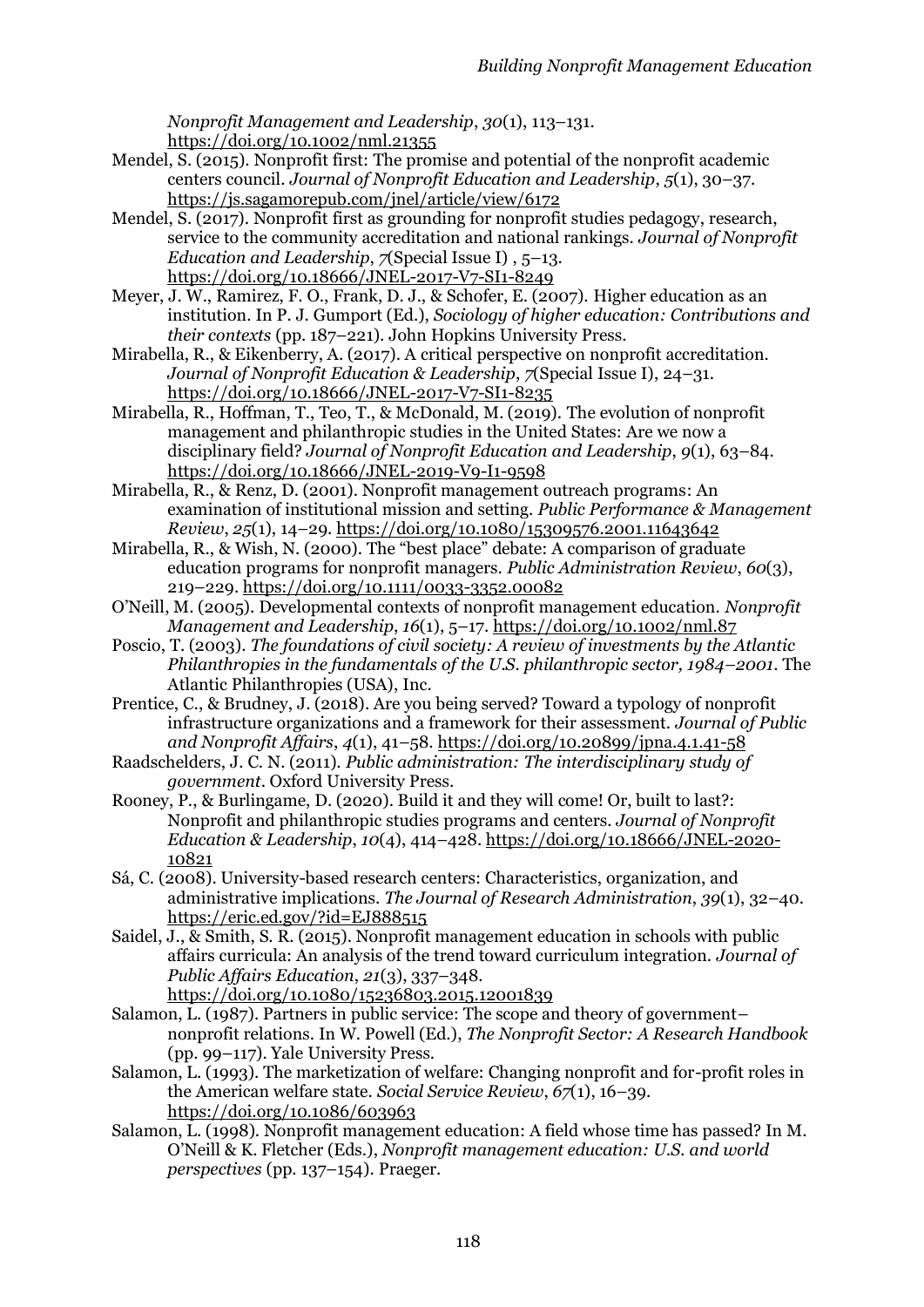Seawright, J., & Gerring, J. (2008). Case selection techniques in case study research: A menu of qualitative and quantitative options. *Political Research Quarterly*, *61*(2), 294– 308. https://doi.org/10.1177%2F1065912907313077

Shier, M., & Handy, F. (2014). Research trends in nonprofit graduate studies: A growing interdisciplinary field. *Nonprofit and Voluntary Sector Quarterly*, *43*(5), 812–831. https://doi.org/10.1177%2F0899764014548279

Smith, D. H. (2003). A history of ARNOVA. *Nonprofit and Voluntary Sector Quarterly*, *32*(3), 458–472. https://doi.org/10.1177%2F0899764003254841

Smith, D. H. (2013). Growth of research associations and journals in the emerging discipline of altruistics. *Nonprofit and Voluntary Sector Quarterly*, *42*(4), 638–656. https://doi.org/10.1177%2F0899764013495979

Smith, R. (1997). Building the nonprofit sector knowledge base: Can academic centers and management support organizations come together? *Nonprofit Management and Leadership*, *8*(1), 89–97. https://doi.org/10.1002/nml.4130080110

Smith, S., & Lipsky, M. (1993). *Nonprofits for hire: The welfare state in the age of contracting*. Harvard University Press.

Sommerfeld, D., & Austin, M. (2014). Mapping the research priorities of nonprofit sector research centers. *Journal of Nonprofit Education and Leadership*, *4*(1), 11–24. https://js.sagamorepub.com/jnel/article/view/5134

Stinchcombe, A. L. (2005). *The logic of social research*. University of Chicago Press.

Suárez, D. F. (2011). Collaboration and professionalization: The contours of public sector funding for nonprofit organizations. *Journal of Public Administration Research and Theory*, *21*(2), 307–326. https://doi.org/10.1093/jpart/muq049

Taylor, R., Torugsa, N., & Arundel, A. (2018). Leaping into real-world relevance: An "abduction" process for nonprofit research. *Nonprofit and Voluntary Sector Quarterly*, *47*(1), 206–227. https://doi.org/10.1177%2F0899764017718635

Tempel, E. (2001). Increasing the knowledge and understanding of philanthropy: The Center on Philanthropy at Indiana University. *Fund Raising Management*, *32*(9), 27–32. https://pubmed.ncbi.nlm.nih.gov/11881447/

Weber, P., & Brunt, C. (2020). Continuing to build knowledge: Undergraduate nonprofit programs in institutions of higher learning. *Journal of Public Affairs Education*, *26*(3), 336–357. https://doi.org/10.1080/15236803.2019.1607804

Weber, P., & Brunt, C. (2021). Mapping NACC centers: The past and future trajectory of academic nonprofit centers and institutes. *Journal of Nonprofit Education & Leadership*, *11*(3), 66–93. https://doi.org/10.18666/JNEL-2020-10241

Weber, P., & Witkowski, G. (2016). Philanthropic disruptions: Changing nonprofit education for an engaged society. *Journal of Public Affairs Education*, *22*(1), 91–106. https://doi.org/10.1080/15236803.2016.12002230

Worsham, E. (2012). Reflections and insights on teaching social entrepreneurship: An interview with Greg Dees. *Academy of Management Learning & Education*, *11*(3), 442–452. https://doi.org/10.5465/amle.2011.0024

Wren, D. A., & Van Fleet, D. D. (1983). History in schools of business. *Business and Economic History*, *12*, 29–35. https://www.jstor.org/stable/23702737

Young, D. (1998). Games universities play: An analysis of the institutional contexts of centers for nonprofit studies. In M. O'Neil & K. Fletcher (Eds.), *Nonprofit management education: US and world perspectives* (pp. 119–136). Greenwood Publishing Group, Inc.

Young, D. (1999). Nonprofit management studies in the United States: Current developments and future prospects. *Journal of Public Affairs Education*, *5*(1), 13–23. https://doi.org/10.1080/15236803.1999.12022049

Young, D. (2001). Organizational identity in nonprofit organizations: Strategic and structural implications. *Nonprofit Management and Leadership*, *12*(2), 139–157. https://doi.org/10.1002/nml.12202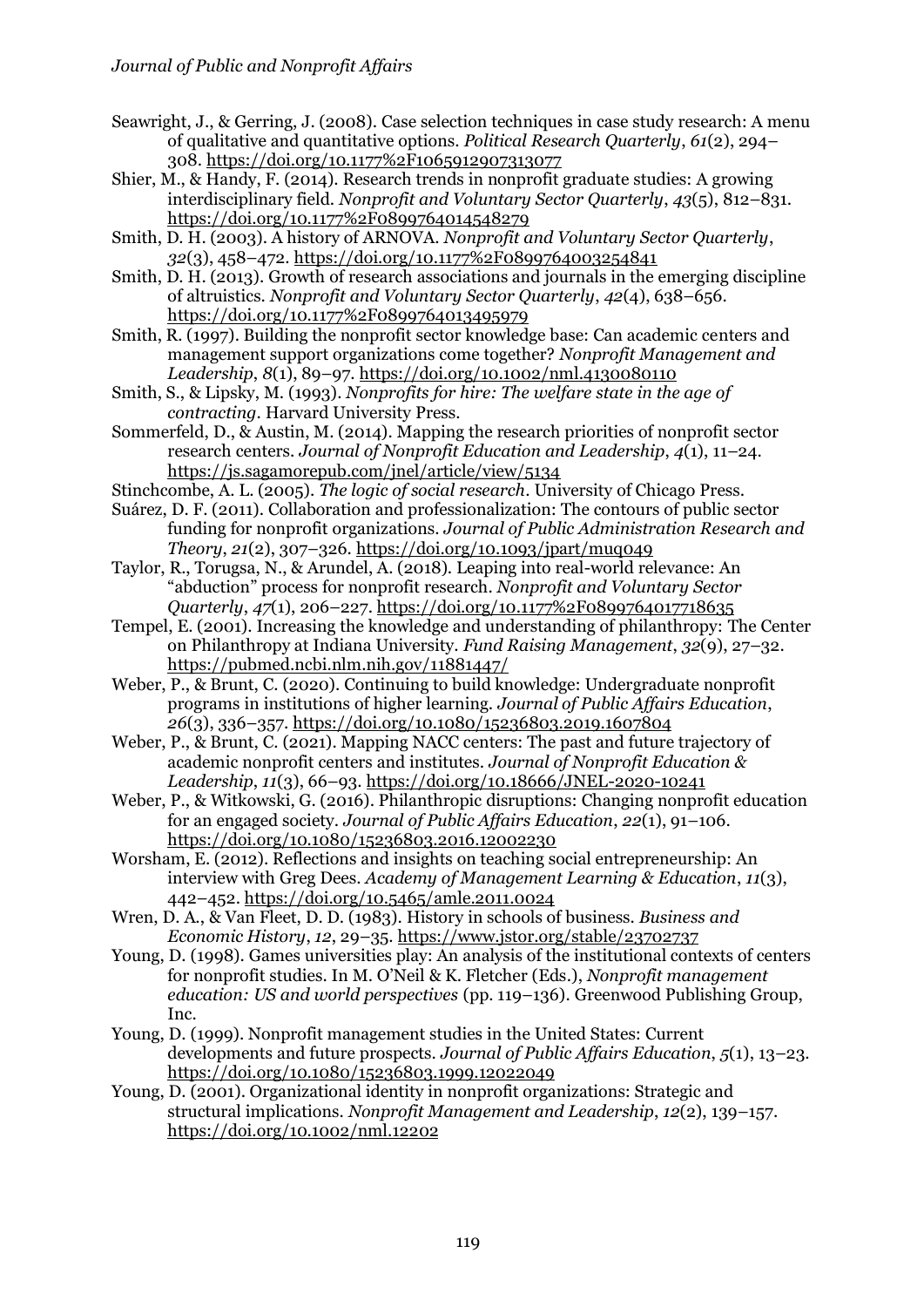- Young, D., & Chapman, R. (2006). Survey of nonprofit academic centers. [Survey]. *Nonprofit Academic Centers Council Archives*. Center for Nonprofits and Philanthropy, Texas A&M University.
- Young, D., & Salamon, L. (2002). Commercialization, social ventures, and for-profit competition. In L. Salamon (Ed.), *The state of nonprofit America*. The Brookings Institution.

# **Author Biographies**

**Peter Weber** is an assistant professor in philanthropy and nonprofit studies at Auburn University. His research interests include the institutionalization of nonprofit education, capacity building in international perspective, and philanthropic innovations through the lenses of program-related investments (PRIs). This broad-based approach tracks changes over time in associational action and philanthropic strategies to better understand today's philanthropic practices. As a multidisciplinary scholar, he has published extensively in edited volumes and peer-reviewed journals, including diverse disciplinary outlets such as *Voluntas*, *Nonprofit and Voluntary Sector Quarterly*, *Journal of Civil Society*, *Global Society*, *Central European History*, *Journal of Public Affairs Education*, and *Journal of Nonprofit Education and Leadership*.

**Carol Brunt** is an Associate Professor at the University of Wisconsin-Whitewater and founder of UW-W's Institute of Nonprofit Management Studies, an interdisciplinary research institute, housed in the College of Business and Economics. Her multiple research interests focus on human resource management (HRM) policy and practice in nonprofit and nongovernmental organizations and its adoption as a strategic approach that impacts organizational performance, as well as program growth and development in nonprofit management education (NME) in the USA. Her academic research has been published in scholarly peer-reviewed journals including the International Journal of Human Resource Management (IJHRM) and the European Journal for Development Research (EJDR).

**Appendix A.** Academic Institutes and Centers Devoted to the Nonprofit Sector, Philanthropy, and Civil Society

- 1. Axelson Center for Nonprofit Management (North Park University) (NACC)
- 2. Cary Center for the Advancement of Philanthropy and Nonprofit Studies (Auburn University) (NACC)
- 3. Center for Civil Society (Johns Hopkins University)
- 4. The Center for Community and Nonprofit Studies (University of Wisconsin Madison)
- 5. Center for Community Research & Service (University of Delaware) (NACC)
- 6. Center for High Impact Philanthropy (University of Pennsylvania)
- 7. Center for Philanthropy (La Sierra University)
- 8. Center for Philanthropy and Civil Society (Stanford University)
- 9. Center for Nonprofit and NGO Studies (Northern Illinois University) (NACC)
- 10. Center for Nonprofit Leadership (Youngstown University)
- 11. Center for Nonprofit Management (University of St. Thomas) (NACC)
- 12. Center for Nonprofit Management, Philanthropy, and Policy (George Mason University) (NACC)
- 13. Center for Nonprofit Strategy and Management (Baruch College) (NACC)
- 14. Center for Nonprofits and Philanthropy (Texas A&M University) (NACC)
- 15. Center for Philanthropy & Nonprofit Leadership (Rice University)
- 16. Center for Public & Nonprofit Leadership (Georgetown University)
- 17. Center for Public and Nonprofit Management (Cleveland State University) (NACC)
- 18. Center for Strategic Philanthropy and Civil Society (Duke University)